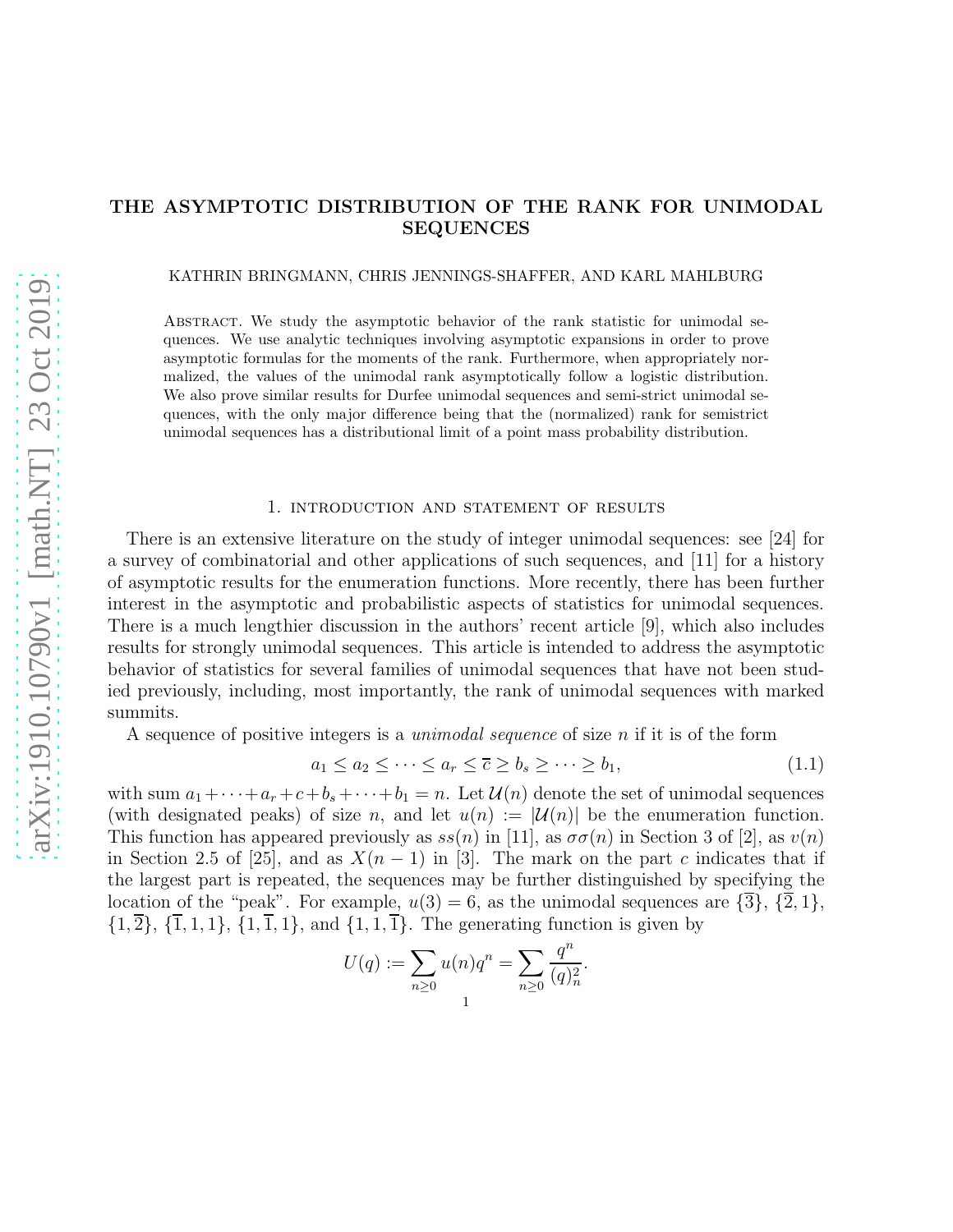Throughout the article we use the standard  $q$ -Pochhammer notation, which is defined for  $n \in \mathbb{N}_0 \cup \{\infty\}$  by

$$
(a)_n := (a;q)_n := \prod_{j=0}^{n-1} (1-aq^j), \qquad (a_1, a_2, \ldots, a_k)_n := (a_1)_n (a_2)_n \cdots (a_k)_n.
$$

The *rank* of a unimodal sequence is the number of parts after the peak minus the number of parts before the peak. As such, it is direct to see that the generating function is

$$
U(\zeta;q) = \sum_{\substack{n \geq 0 \\ m \in \mathbb{Z}}} u(m,n)\zeta^m q^n = \sum_{n \geq 0} \frac{q^n}{(\zeta q, \zeta^{-1} q)_n},
$$

where  $u(m, n)$ <sup>1</sup> denotes the number of unimodal sequences, with designated peaks, of size  $n$  and with rank  $m$ . We denote the moments, absolute moments, and moment generating functions, respectively, by

$$
u_k(n) := \sum_{m \in \mathbb{Z}} m^k u(m, n), \qquad u_k^+(n) := \sum_{m \in \mathbb{Z}} |m|^k u(m, n), \qquad \mathbb{U}_k(q) := \sum_{n \geq 0} u_k(n) q^n.
$$

The next family that we consider has a generating function whose analytic behavior is very similar to  $U(\zeta; q)$ , although this is not immediately evident from the combinatorial definition. We define a *Durfee unimodal sequence* to be a unimodal sequence with a designated peak as in (1.1), and that also satisfies  $s \leq c - k$  where k is the size of the "Durfee square" of the partition  $(a_1, a_2, \ldots, a_r)$  (this is the largest k such  $a_{r-k+1} \geq k$ ). Let  $\mathcal{V}(n)$  denote the set of Durfee unimodal sequences of size n, with enumeration function  $v(n)$ . This function was introduced in [22], where the enumeration function was denoted by  $V(n)$ . Again the rank is the number of parts after the peak minus the number of parts before the peak. Let  $v(m, n)$  denote the number of Durfee unimodal sequences of size n with rank m. The generating function is given by (see [22, Proposition 3.1])

$$
V(\zeta;q) := \sum_{\substack{n \geq 0 \\ m \in \mathbb{Z}}} v(m,n)\zeta^m q^n = \sum_{n \geq 0} \frac{(q^{n+1})_n q^n}{(\zeta q, \zeta^{-1} q)_n}.
$$

As above, we also introduce notation for the moments, namely

$$
v_k(n) := \sum_{m \in \mathbb{Z}} m^k v(m, n), \qquad v_k^+(n) := \sum_{m \in \mathbb{Z}} |m|^k v(m, n), \qquad \mathbb{V}_k(q) := \sum_{n \ge 0} v_k(n) q^n.
$$

<sup>&</sup>lt;sup>1</sup>Unfortunately, there is no strongly established convention for the usage of  $u(m, n)$  and  $U(\zeta; q)$ , which have been used to denote both unimodal sequences and *strongly unimodal sequences* (in which all inequalities in  $(1.1)$  are strict).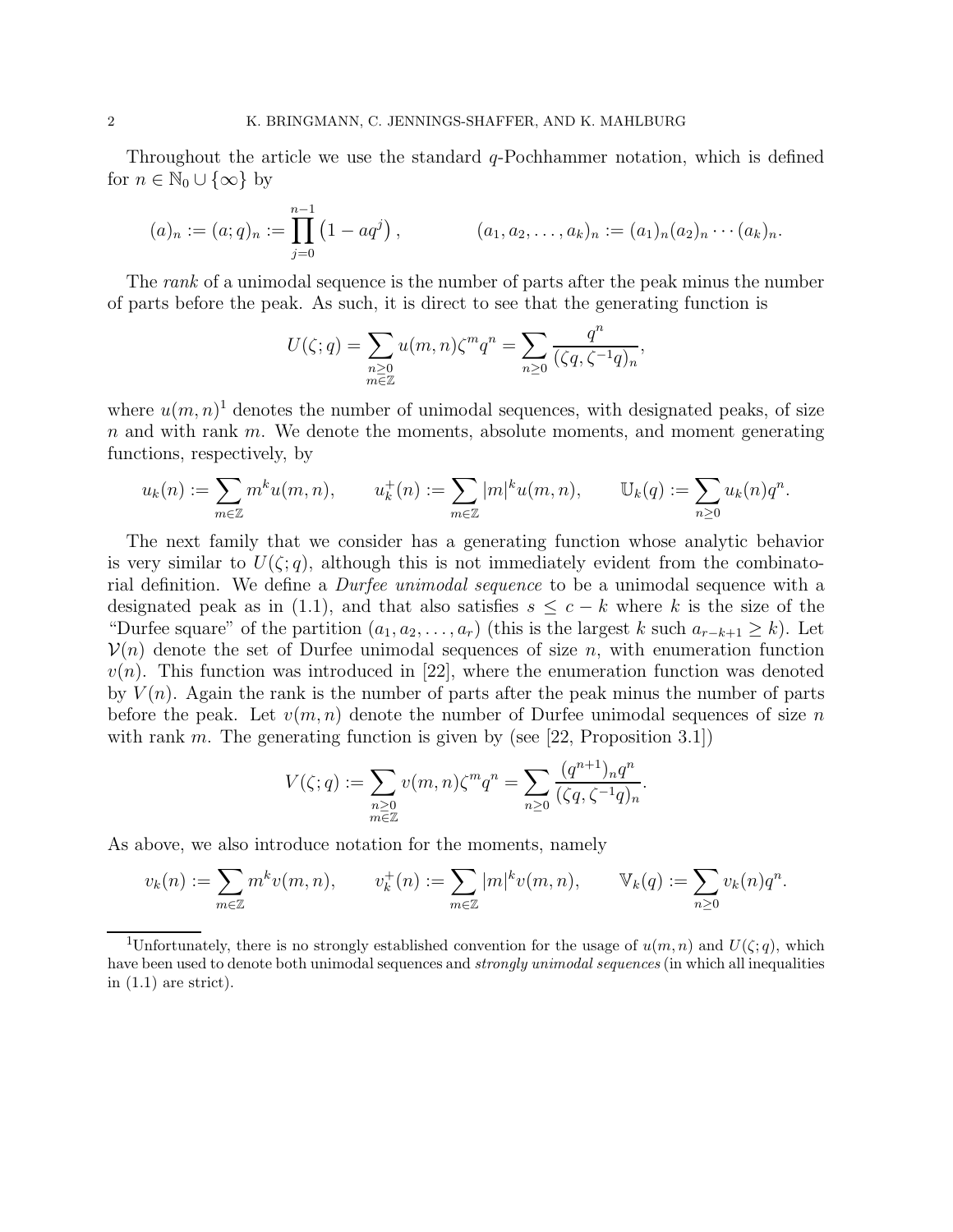The third and final family that we consider are *semi-strict* unimodal sequences, which are of the form

$$
a_1 < a_2 < \ldots a_r < c > b_s \ge b_{s-1} \ge \ldots \ge b_1.
$$

Let  $\mathcal{DM}(n)$  denote the set of semi-strict unimodal sequences of size n, with enumeration function  $dm(n)$ , as in [11]. This function was introduced in [3], where the enumeration function was written as  $x_m(n)$ . For example,  $dm(4) = 5$  from the sequences  $\{4\}$ ,  $\{1,3\}$ ,  $\{3, 1\}, \{1, 2, 1\}, \text{ and } \{2, 1, 1, 1\}.$  The generating function is given by

$$
D(q) := \sum_{n \ge 0} dm(n)q^{n} = \sum_{n \ge 0} \frac{(-q)_{n}}{(q)_{n}} q^{n+1}.
$$

The rank of such a sequence is again defined as the number of parts after the peak minus the number of parts before the peak. Let  $\dim(m, n)$  denote the number of semi-strict unimodal sequences of size n with rank m. The generating function of this rank is given by

$$
D(\zeta;q) := \sum_{n\geq 0} dm(m,n)\zeta^m q^n = \sum_{n\geq 0} \frac{(-\zeta^{-1}q)_n}{(\zeta q)_n} q^{n+1}.
$$

Set

$$
\mathrm{dm}_k(n) := \sum_{m \in \mathbb{Z}} m^k \mathrm{dm}(m, n), \quad \mathrm{dm}_k^+(n) := \sum_{m \in \mathbb{Z}} |m|^k \mathrm{dm}(m, n), \quad \mathbb{D}_k(q) := \sum_{n \ge 0} \mathrm{dm}_k(n) q^n.
$$

Our first result gives the asymptotic behavior of the moments for the rank functions. We note that the odd moments  $u_{2k+1}(n)$  and  $v_{2k+1}(n)$  are trivially all zero, since it is clear by symmetry that  $u(-m, n) = u(m, n)$  and  $v(-m, n) = v(m, n)$ . We denote the  $\ell$ -th Bernoulli polynomial by  $B_{\ell}(x)$ .

**Theorem 1.1.** Suppose that  $k \in \mathbb{N}_0$ . Then we have the following asymptotic formulas. (1) We have, as  $n \to \infty$ ,

$$
u_{2k}(n) \sim (-1)^k 2^{2k-3} 3^{k-\frac{3}{4}} B_{2k} \left(\frac{1}{2}\right) n^{k-\frac{5}{4}} e^{2\pi \sqrt{\frac{n}{3}}}.
$$

(2) We have, as  $n \to \infty$ ,

$$
v_{2k}(n) \sim (-1)^k 2^{2k-2} 3^{k-\frac{7}{4}} B_{2k} \left(\frac{1}{2}\right) n^{k-\frac{5}{4}} e^{2\pi \sqrt{\frac{n}{3}}}.
$$

(3) We have, as  $n \to \infty$ ,

$$
dm_k(n) \sim \frac{1}{16\pi^k} \log(n)^k n^{\frac{k}{2}-1} e^{\pi\sqrt{n}}.
$$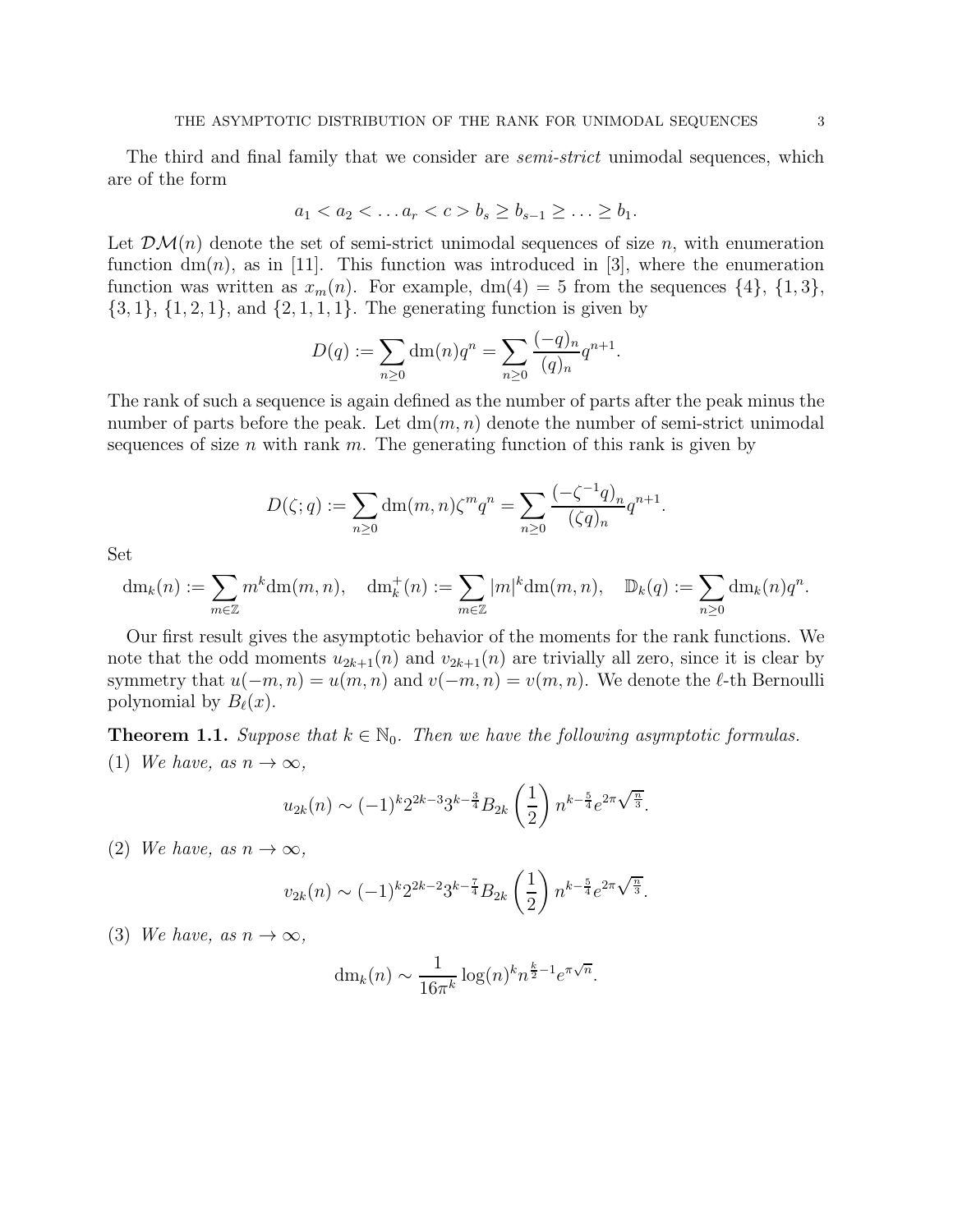Following the probabilistic Method of Moments, we use the above asymptotic formulas to show that each of the ranks has a limiting distribution when appropriately normalized.

**Proposition 1.2.** (1) The normalized rank of unimodal sequences is asymptotically distributed according to the logistic distribution with mean zero and scale  $\frac{1}{\pi}$ . In particular,

$$
\lim_{n \to \infty} \frac{1}{u(n)} \left| \left\{ \sigma \in \mathcal{U}(n) : \frac{\text{rank}(\sigma)}{\sqrt{3n}} \leq x \right\} \right| = \frac{1}{1 + e^{-\pi x}}.
$$

(2) The normalized rank of Durfee unimodal sequences is asymptotically distributed according to the logistic distribution with mean zero and scale  $\frac{1}{\pi}$ . In particular,

$$
\lim_{n \to \infty} \frac{1}{v(n)} \left| \left\{ \sigma \in \mathcal{V}(n) : \frac{\text{rank}(\sigma)}{\sqrt{3n}} \le x \right\} \right| = \frac{1}{1 + e^{-\pi x}}
$$

.

(3) The normalized rank of semi-strict unimodal sequences is asymptotically distributed according to a point mass distribution at one. In particular,

$$
\lim_{n \to \infty} \frac{1}{\dim(n)} \left| \left\{ \sigma \in \mathcal{DM}(n) : \frac{\text{rank}(\sigma)}{\frac{\sqrt{n}\log(n)}{\pi}} \le x \right\} \right| = \begin{cases} 0 & \text{if } x < 1, \\ 1 & \text{if } x \ge 1. \end{cases}
$$

Remark. The appearance of the logistic distribution in part (1) is not surprising, as this naturally arises as the difference between two independent extreme value distributions (see [14] for a related example). As in [25, Proposition 2.5.1], unimodal sequences are closely related to ordered pairs of partitions (up to an inclusion-exclusion argument), and the rank of the sequence then corresponds to the difference between the number of parts in the two partitions. Furthermore, if the partitions were independent, then [16, Theorem 1.1] would show that the normalized number of parts in each partition has a (weak) limit that is an extreme value distribution (see [7, page 195]).

Remark. The point mass distribution in part (3) can also be interpreted as the statement that for large n, "almost all" semi-strict unimodal sequences of n have rank that is approximately  $\frac{\sqrt{n} \log(n)}{\pi}$  $\frac{\log(n)}{\pi}$ . However, it would also be interesting to obtain the more refined distribution centered around this average value. In particular, following the example of [16, Theorem 1.1, one might expect to find a limiting distribution  $F(x)$  such that

$$
\lim_{n \to \infty} \frac{1}{\dim(n)} \left| \left\{ \sigma \in \mathcal{DM}(n) : \frac{\text{rank}(\sigma) - \frac{\sqrt{n} \log(n)}{\pi}}{\sqrt{n}} \leq x \right\} \right| \to F(x).
$$

Such a result is not easily accessible using the techniques in this paper, as all of our calculations are instead for moments (and thus distributions) that are centered at zero.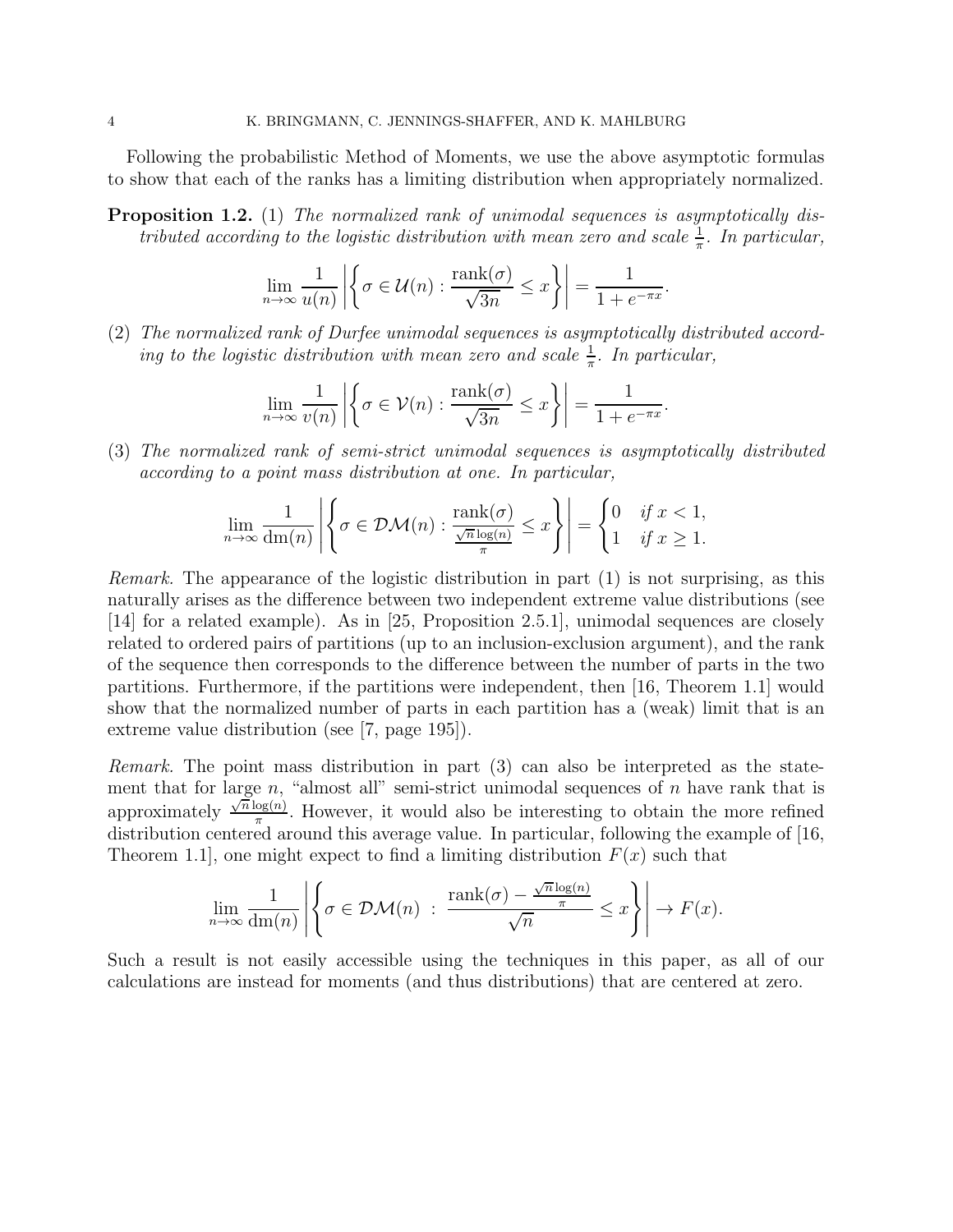Our final result highlights an additional application of the Method of Moments, as we use the distributions from Proposition 1.2 in order to determine asymptotic formulas for the absolute moments.

### Corollary 1.3. Assume that  $k \in \mathbb{N}_0$ .

(1) We have, as  $n \to \infty$ ,

$$
u_k^+(n) \sim \frac{3^{\frac{k}{2}-\frac{3}{4}} \left(1 - 2^{1-k}\right) k! \zeta(k)}{4\pi^k} n^{\frac{k}{2}-\frac{5}{4}} e^{2\pi \sqrt{\frac{n}{3}}}.
$$

(2) We have, as  $n \to \infty$ ,

$$
v_k^+(n) \sim \frac{3^{\frac{k}{2}-\frac{7}{4}} \left(1 - 2^{1-k}\right) k! \zeta(k)}{2\pi^k} n^{\frac{k}{2}-\frac{5}{4}} e^{2\pi \sqrt{\frac{n}{3}}}.
$$

(3) We have, as  $n \to \infty$ ,

 $dm_k^+(n) \sim dm_k(n).$ 

The remainder of the paper is structured as follows. In Section 2, we recall some preliminary facts on the Dedekind  $\eta$ -function, Ingham's theorem, the Euler-Maclaurin summation formula, as well as some combinatorial statistics. In Section 3 we prove the asymptotic results for the rank of unimodal sequences. This is followed by additional results on the log-concavity of the unimodal rank in Section 4. Section 5 is dedicated to proving our results for Durfee unimodal sequences, and we conclude with semi-strict unimodal sequences in Section 6.

### 2. Preliminary facts

2.1. Asymptotic results. We require the asymptotic behavior of Dedekind's  $\eta$ -function  $\eta(\tau) := q^{\frac{1}{24}} \, \prod^{\infty}$  $\prod_{n=1}^{\infty} (1 - q^n)$   $(q := e^{2\pi i \tau}, \tau \in \mathbb{H})$ , which follows directly from its modular transformation [6, Theorem 3.1]

$$
\left(e^{-w}; e^{-w}\right)_{\infty} \sim \sqrt{\frac{2\pi}{w}} e^{-\frac{\pi^2}{6w}} \qquad \text{as } w \to 0. \tag{2.1}
$$

Here the limit is taken in any region  $|\text{Arg}(w)| < \theta$ , for fixed  $\theta < \frac{\pi}{2}$ . Throughout the article, almost all asymptotic statements for  $w \to 0$  are based on setting  $q = e^{-w}$ .

Moreover we need the following Tauberian theorem, which is a special case of Ingham's more general result [19, Theorem 1′ ].

**Theorem 2.1.** Suppose that  $B(q) = \sum_{n\geq 0} b_n q^n$  is a power series with weakly increasing non-negative coefficients and radius of convergence at least one. If  $\lambda$ ,  $\alpha$ ,  $\beta$ , and  $\gamma$  are real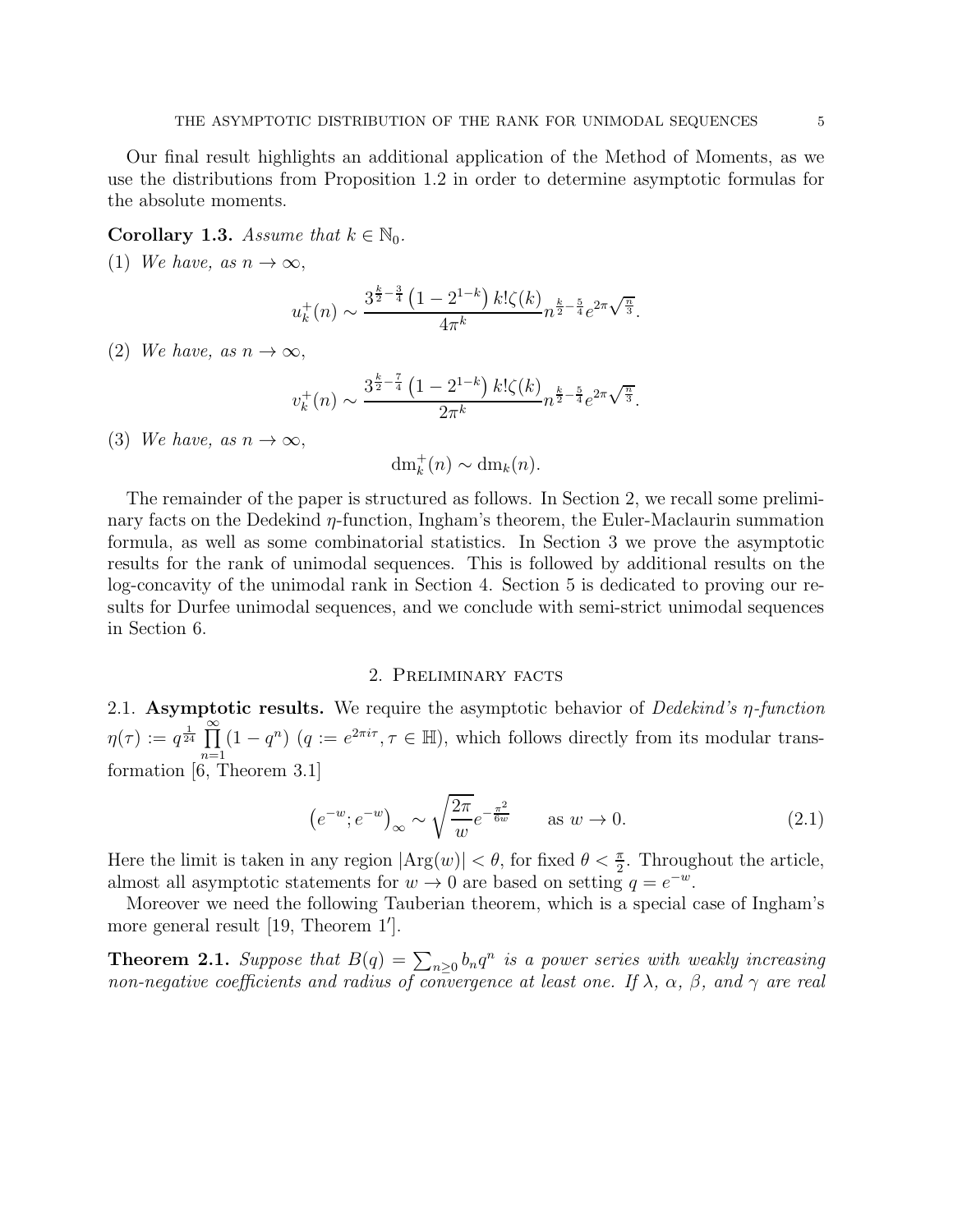numbers with  $\gamma > 0$  such that

$$
B\left(e^{-t}\right) \sim \lambda \log \left(\frac{1}{t}\right)^{\alpha} t^{\beta} e^{\frac{\gamma}{t}} \quad \text{as } t \to 0^{+}, \qquad B\left(e^{-z}\right) \ll \log \left(\frac{1}{|z|}\right)^{\alpha} |z|^{\beta} e^{\frac{\gamma}{|z|}} \quad \text{as } z \to 0,
$$

with  $z = x + iy$  in each region of the form  $|y| \leq \Delta x$  with  $\Delta > 0$ , then

$$
b_n \sim \frac{\lambda \gamma^{\frac{\beta}{2} + \frac{1}{4}}}{2^{\alpha + 1} \sqrt{\pi}} \log(n)^{\alpha} n^{-\frac{\beta}{2} - \frac{3}{4}} e^{2\sqrt{\gamma n}} \qquad \text{as } n \to \infty.
$$

Remark. Theorem 2.1 has been stated in a number of recent publications without the boundedness condition for "angular" regions  $|y| \leq \Delta x$ , but this is in error, as the general statement does indeed require the additional bound. This was noted by Ingham [19, p. 1088], and the technical aspects of the theorem are discussed in great detail in the authors' recent preprint [8]. However, this point is of no great concern here, as Section 3.1 of [8] also explains that if the asymptotic behavior of  $f$  is determined by modular inversion, then the angular boundedness condition holds automatically.

We next recall a result for asymptotic expansions that follows from the Euler-Maclaurin summation formula. Although this technique is widely used (see Section 6.7.4 of [27]), the only source we aware of that provides a proof for all of the following results is the authors' recent preprint [8]. We say that a function f is of sufficient decay in a domain  $D \subset \mathbb{C}$  if there exists some  $\varepsilon > 0$  such that  $f(w) \ll w^{-1-\varepsilon}$  as  $|w| \to \infty$  in D.

**Proposition 2.2.** Suppose that  $0 \le \theta < \frac{\pi}{2}$  and let  $D_{\theta} := \{re^{i\alpha} : r \ge 0 \text{ and } |\alpha| \le \theta\}$ . Let  $f: \mathbb{C} \to \mathbb{C}$  be holomorphic in a domain containing  $D_{\theta}$ , so in particular f is holomorphic at the origin, and assume that  $w \mapsto f(w)$  and all of its derivatives are of sufficient decay. Then for  $a \in \mathbb{R}$  and  $N \in \mathbb{N}_0$ ,

$$
\sum_{m\geq 0} f(w(m+a)) = \frac{1}{w} \int_0^{\infty} f(x) dx - \sum_{n=0}^{N-1} \frac{B_{n+1}(a) f^{(n)}(0)}{(n+1)!} w^n + O_N(w^N),
$$

uniformly, as  $w \to 0$  in  $D_{\theta}$ .

A useful corollary also gives a compact expression in the case of alternating signs. Corollary 2.3. Under the assumptions and notation of Proposition 2.2, we have

$$
\sum_{m\geq 0} (-1)^m f(w(m+a)) = \frac{1}{2} \sum_{n=0}^{N-1} \frac{E_n(a) f^{(n)}(0)}{n!} w^n + O_N(w^N),
$$

uniformly, as  $w \to 0$  in  $D_{\theta}$ , where  $E_n(x)$  are the Euler polynomials.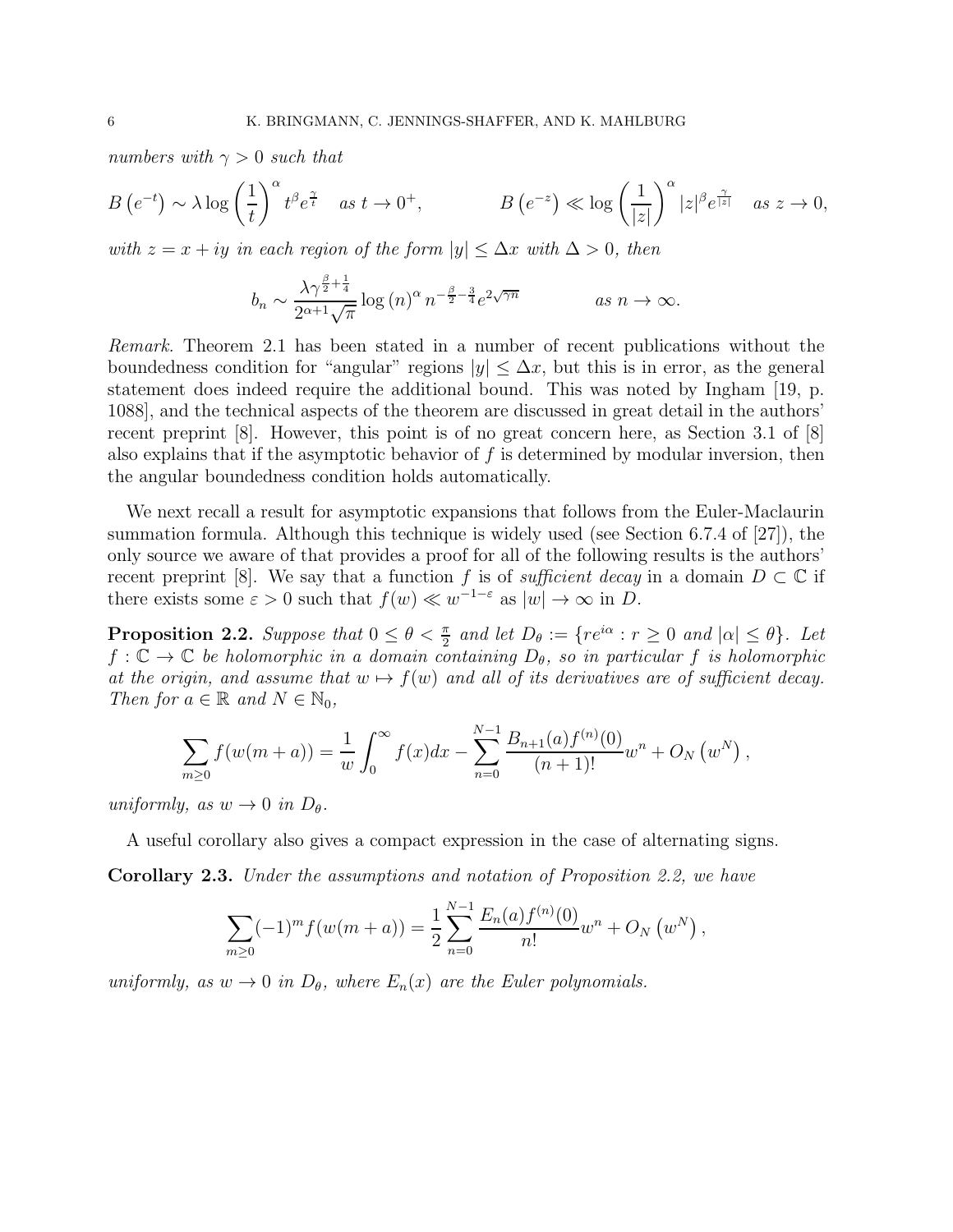We also need the asymptotic expansion in the case that the function has a simple pole at zero. For  $a \notin -\mathbb{N}_0$ , define the constant  $C_a := -\gamma - \psi(a)$ , where  $\psi(a) := \frac{\Gamma'(a)}{\Gamma(a)}$  $\frac{\Gamma(a)}{\Gamma(a)}$  is the digamma function [1, equation 6.3.16], and  $\gamma$  is the Euler-Mascheroni constant.

**Proposition 2.4.** Suppose that  $0 \le \theta < \frac{\pi}{2}$ . Let  $f : \mathbb{C} \to \mathbb{C}$  be holomorphic in a domain containing  $D_{\theta}$ , except for a simple pole at the origin, and assume that  $w \mapsto f(w)$  and all of its derivatives are of sufficient decay as  $|w| \to \infty$  in  $D_\theta$ . If  $f(w) = \sum_{n \ge -1} b_n w^n$ , then for  $a \in \mathbb{R}$ , with  $a \notin -\mathbb{N}_0$ , and  $N \in \mathbb{N}_0$ , uniformly, as  $w \to 0$  in  $D_\theta$ ,

$$
\sum_{m\geq 0} f(w(m+a)) = -\frac{b_{-1} \operatorname{Log}(w)}{w} + \frac{b_{-1} C_a}{w} + \frac{1}{w} \int_0^{\infty} \left( f(x) - \frac{b_{-1} e^{-x}}{x} \right) dx - \sum_{n=0}^{N-1} \frac{B_{n+1}(a) b_n}{n+1} w^n + O_N(w^N).
$$

2.2. Partition statistics. We use several basic definitions from the theory of integer partitions. For a partition  $\lambda = \lambda_1 + \cdots + \lambda_\ell$ , with parts written in weakly decreasing order, Dyson [15] defined its rank to be

$$
rank(\lambda) := \lambda_1 - \ell.
$$

Let  $N(m, n)$  denote the number of partitions of n with rank m.

Furthermore, let  $\omega(\lambda)$  denote the number of ones in  $\lambda$ , and let  $\mu(\lambda)$  be the number of parts larger than  $\omega(\lambda)$ . As defined by Andrews and Garvan [4] (and building on Garvan's earlier work on the "vector crank" [17]), the *crank* of the partition is then given by

$$
crank(\lambda) := \begin{cases} \lambda_1 & \text{if } \omega(\lambda) = 0, \\ \mu(\lambda) - \omega(\lambda) & \text{if } \omega(\lambda) \ge 1. \end{cases}
$$

Let  $M(m, n)$  denote the number of partitions of n with crank m (with a slight modification in the case that  $n = 1$ , where the values are instead  $M(\pm 1, 1) = 1, M(0, 1) = -1$ .

As was thoroughly discussed in [9], the partition rank is combinatorially related to the unimodal rank, and it therefore is somewhat surprising that it is instead the generating function of the crank that plays a major role in the asymptotic analysis of the unimodal rank. The following product formula is found in [4]:

$$
C(\zeta;q) := \sum_{\substack{n \geq 0 \\ m \in \mathbb{Z}}} M(m,n)\zeta^m q^n = \frac{(q)_{\infty}}{(\zeta q, \zeta^{-1}q)_{\infty}}.
$$
\n(2.2)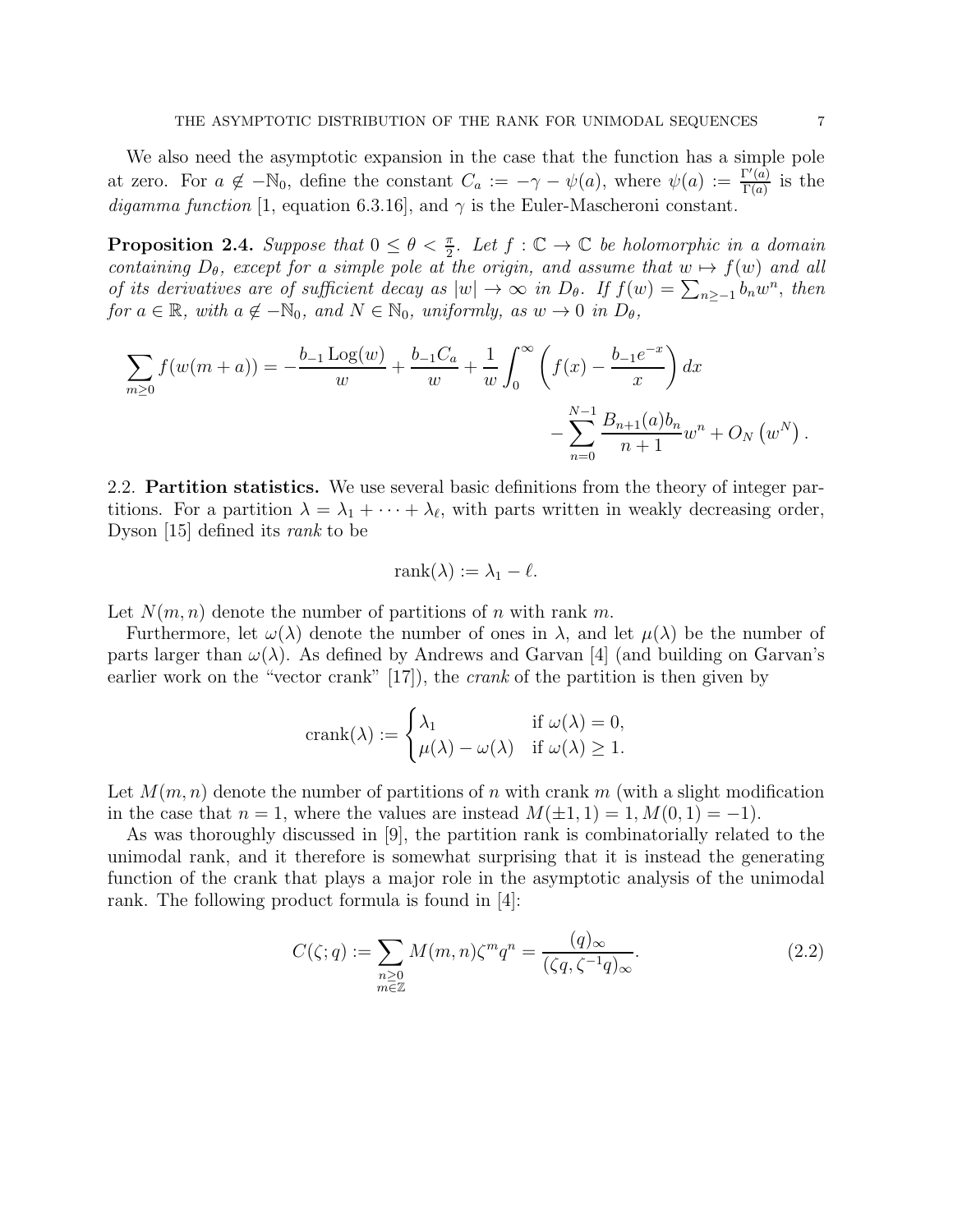### 3. Unimodal sequences

In this section we prove the asymptotic results for the rank of unimodal sequences, beginning with the moments. Throughout we write  $\zeta = e^z$ , so that

$$
\left[\partial_z^k(\zeta^m)\right]_{z=0} = m^k, \qquad \text{where } \partial_z := \frac{\partial}{\partial z}.
$$

*Proof of Theorem* 1.1 (1). Since  $u_{2k}(n) \leq u_{2k}(n+1)$  (as can be seen by adding one to the peak), we can determine the asymptotic value of  $u_{2k}(n)$  by Theorem 2.1, once we know the asymptotic main term of  $\mathbb{U}_{2k}(e^{-w})$  as  $w \to 0$  with  $|\operatorname{Arg}(w)| \leq \theta < \frac{\pi}{2}$ .

For this, we state the following identity from Proposition 2.1 of [21]

$$
U(\zeta;q) = \frac{(q)_{\infty}}{(\zeta q, \zeta^{-1} q)_{\infty}} G_1(\zeta;q) + H_1(\zeta;q),
$$
\n(3.1)

where

$$
G_1(\zeta;q) := \frac{1}{(q)_{\infty}} \sum_{n\geq 0} (-1)^n \zeta^{2n+1} q^{\frac{n(n+1)}{2}},
$$
  

$$
H_1(\zeta;q) := (1-\zeta) \sum_{n\geq 0} (-1)^n \zeta^{3n} q^{\frac{n(3n+1)}{2}} \left(1 - \zeta^2 q^{2n+1}\right).
$$

Note that the product in (3.1) is exactly  $C(\zeta; q)$ , as in (2.2).

Since  $\mathbb{U}_{2k}(q) = [\partial_z^{2k}(U(\zeta; q))]_{z=0}$ , we compute, for  $\ell \in \mathbb{N}_0$ 

$$
\begin{aligned} \left[\partial_z^{\ell}(G_1(\zeta;q))\right]_{z=0} &= \frac{1}{(q)_{\infty}} \sum_{n\geq 0} (-1)^n (2n+1)^{\ell} q^{\frac{n(n+1)}{2}},\\ \left[\partial_z^{\ell}(H_1(\zeta;q))\right]_{z=0} &= \sum_{n\geq 0} (-1)^n q^{\frac{n(3n+1)}{2}} \left( (3n)^{\ell} - (3n+1)^{\ell} - (3n+2)^{\ell} q^{2n+1} + (3n+3)^{\ell} q^{2n+1} \right). \end{aligned}
$$

Denoting the  $\ell$ -th moment generating function of the crank by

$$
C_{\ell}(q) := \sum_{\substack{n \geq 0 \\ m \in \mathbb{Z}}} m^{\ell} M(m, n) q^n,
$$

we obtain, using the product rule

$$
\mathbb{U}_{2k}(q) = \left[\partial_z^{2k} \left(C(\zeta; q)G_1(\zeta; q) + H_1(\zeta; q)\right)\right]_{z=0}
$$
\n
$$
= \sum_{j=0}^{2k} {2k \choose j} C_j(q) \left[\partial_z^{2k-j} (G_1(\zeta; q))\right]_{z=0}
$$
\n
$$
+ \sum_{n\geq 0} (-1)^n q^{\frac{n(3n+1)}{2}} \left((3n)^{2k} - (3n+1)^{2k} - (3n+2)^{2k} q^{2n+1} + (3n+3)^{2k} q^{2n+1}\right)
$$
\n(3.2)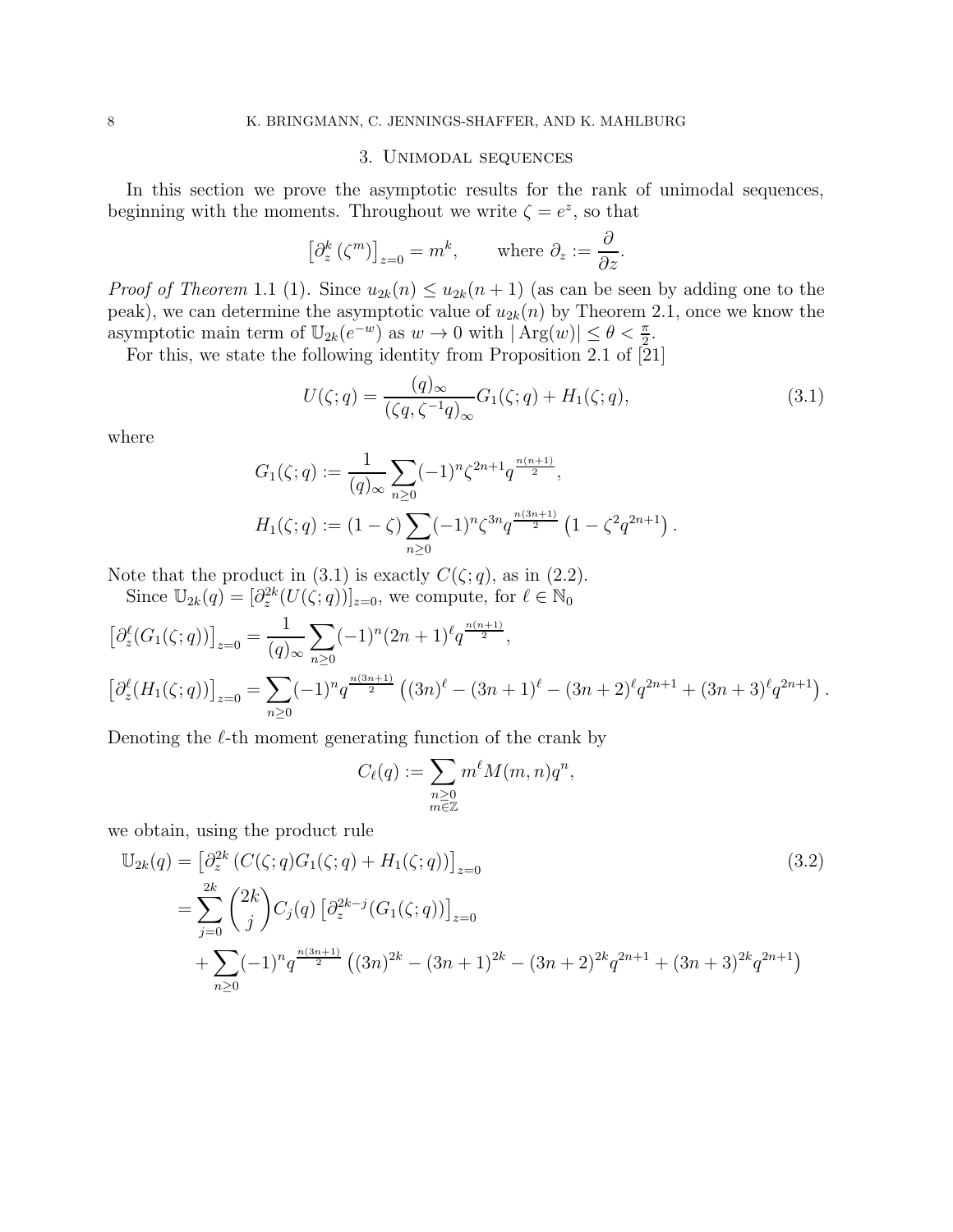$$
= \sum_{j=0}^{k} {2k \choose 2j} C_{2j}(q) \left[ \partial_z^{2(k-j)}(G_1(\zeta;q)) \right]_{z=0}
$$
  
+ 
$$
\sum_{n\geq 0} (-1)^n q^{\frac{n(3n+1)}{2}} ((3n)^{2k} - (3n+1)^{2k} - (3n+2)^{2k} q^{2n+1} + (3n+3)^{2k} q^{2n+1})
$$
  
= 
$$
\frac{1}{(q)_{\infty}} \sum_{j=0}^{k} {2k \choose 2j} C_{2j}(q) \sum_{n\geq 0} (-1)^n (2n+1)^{2(k-j)} q^{\frac{n(n+1)}{2}}
$$
  
+ 
$$
\sum_{n\geq 0} (-1)^n q^{\frac{n(3n+1)}{2}} ((3n)^{2k} - (3n+1)^{2k} - (3n+2)^{2k} q^{2n+1} + (3n+3)^{2k} q^{2n+1}),
$$

where in the penultimate equality we use the fact that the odd moments of the crank generating function vanish.

We now determine the asymptotic behavior of the individual components. Using Proposition 2.2, we may show that the second sum is bounded by the polynomial order  $O(w^{-\frac{\ell}{2}})$ for some  $\ell \in \mathbb{Z}$ , as  $w \to 0$ . For the first term we first determine the behavior of the crank moments. Corollary 3.3 of [12] implies that

$$
C_{2j}\left(e^{-w}\right) \sim (-1)^j B_{2j}\left(\frac{1}{2}\right) \left(\frac{w}{2\pi}\right)^{\frac{1}{2}-2j} e^{\frac{\pi^2}{6w}},\tag{3.3}
$$

where the limit can be taken in any region with  $|\text{Arg}(w)| \leq \theta < \frac{\pi}{2}$ .

Next we determine the behavior of

$$
F_j(w) := w^{k-j} 2^{2(j-k)} e^{-\frac{w}{8}} \sum_{n \ge 0} (-1)^n (2n+1)^{2(k-j)} e^{-\frac{n(n+1)w}{2}} = \sum_{n \ge 0} (-1)^n f_{k-j} \left(\sqrt{w} \left(n + \frac{1}{2}\right)\right),
$$

where

$$
f_{\ell}(w):=w^{2\ell}e^{-\frac{w^2}{2}}.
$$

From Corollary 2.3 we obtain (because  $E_{2n+1}(\frac{1}{2})$  $(\frac{1}{2})$  = 0) that

$$
F_j(w) \sim \frac{1}{2} E_{2k-2j} \left(\frac{1}{2}\right) w^{k-j}.
$$
\n(3.4)

Using (2.1), (3.3), and (3.4) gives that the first summand of (3.2) (with  $q = e^{-w}$ ) equals

$$
\frac{1}{(e^{-w}; e^{-w})_{\infty}} \sum_{j=0}^{k} {2k \choose 2j} C_{2j} (e^{-w}) w^{j-k} 2^{2(k-j)} e^{\frac{w}{8}} F_j(w)
$$
  
 
$$
\sim e^{\frac{\pi^2}{3w}} \sum_{j=0}^{k} {2k \choose 2j} (-1)^j 2^{2k-2j-1} B_{2j} (\frac{1}{2}) E_{2k-2j} (\frac{1}{2}) (\frac{w}{2\pi})^{1-2j}.
$$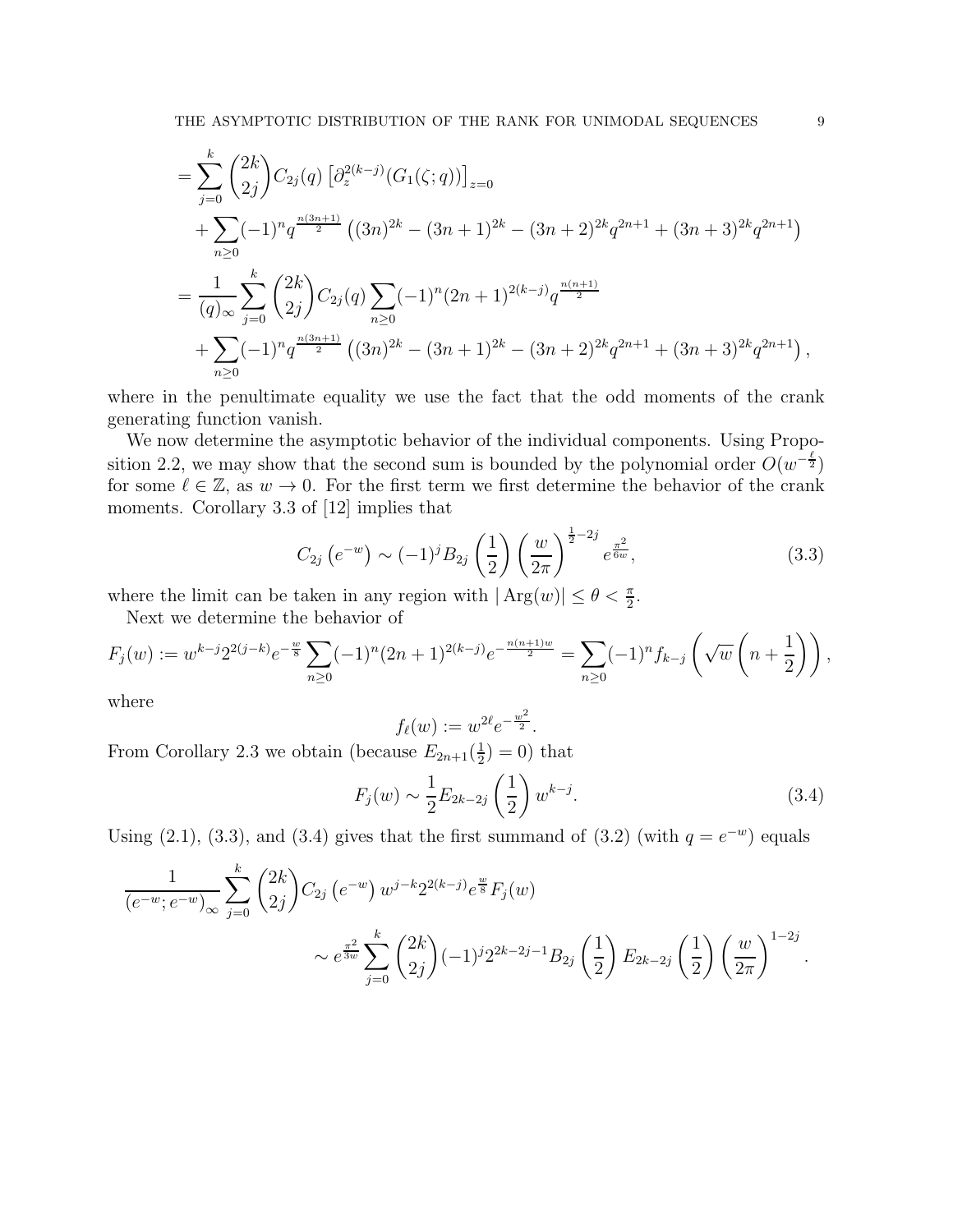The  $j = k$  term is dominant giving

$$
\frac{1}{2}(-1)^{k}B_{2k}\left(\frac{1}{2}\right)\left(\frac{w}{2\pi}\right)^{1-2k}e^{\frac{\pi^{2}}{3w}}.
$$

Applying Theorem 2.1 then gives the claimed asymptotic formula.

We next turn to the proof of the limiting distribution for unimodal sequences. As in Section 4 of [9], we use the probabilistic Method of Moments, which essentially employs the limiting behavior of the moments of a sequence of random variables in order to determine the limiting distribution (see Section 30 of [7]).

Proof of Proposition 1.2 (1). The asymptotic formula for unimodal sequences with marked peaks is given by the case  $k = 0$  in Theorem 1.1 (1), namely

$$
u(n) \sim 8^{-1} 3^{-\frac{3}{4}} n^{-\frac{5}{4}} e^{2\pi \sqrt{\frac{n}{3}}}.
$$

To the best of our knowledge, this expression first appeared in print as  $(5.1)$  in  $[11].<sup>2</sup>$ 

Combining with the case of general k in Theorem 1.1 (1), and using the relation  $B_k(\frac{1}{2})$  $(\frac{1}{2}) =$  $(2^{1-k}-1)B_k$  (see e.g. [1, 23.1.21]), we therefore have, as  $n \to \infty$ 

$$
\frac{u_{2k}(n)}{u(n)} \sim (3n)^k (2^{2k} - 2) (-1)^{k+1} B_{2k}.
$$

Since  $(-1)^{k+1}B_{2k} > 0$  [1, 23.1.15], we conclude that

$$
\frac{u_k(n)}{(3n)^{\frac{k}{2}}u(n)} \sim (2^k - 2) |B_k|,
$$

as for k odd this is trivially true. However,  $(2<sup>k</sup> - 2)|B<sub>k</sub>|$  is well-known to be the k-th moment for the logistic distribution, with mean  $\mu = 0$  and scale  $s = \frac{1}{\pi}$  $\frac{1}{\pi}$  (see [20, p. 116–118]), and thus the the proof is complete upon applying the Method of Moments.

Finally, we use the limiting distribution from above in order to calculate the asymptotic behavior of the absolute moments for the rank of unimodal sequences.

*Proof of Corollary 1.3* (1). Let  $X_n$  denote the random variable defined by

$$
X_n(\sigma) := \frac{\text{rank}(\sigma)}{\sqrt{3n}},
$$

for  $\sigma \in \mathcal{U}(n)$ , with each  $\sigma$  occuring with the uniform probability  $\frac{1}{u(n)}$ , and X denote the random variable associated to the logistic distribution.

<sup>&</sup>lt;sup>2</sup>However, as was further explained in Section 5 of [11], the formula directly follows from earlier work of Stanley [25] and Wright [26].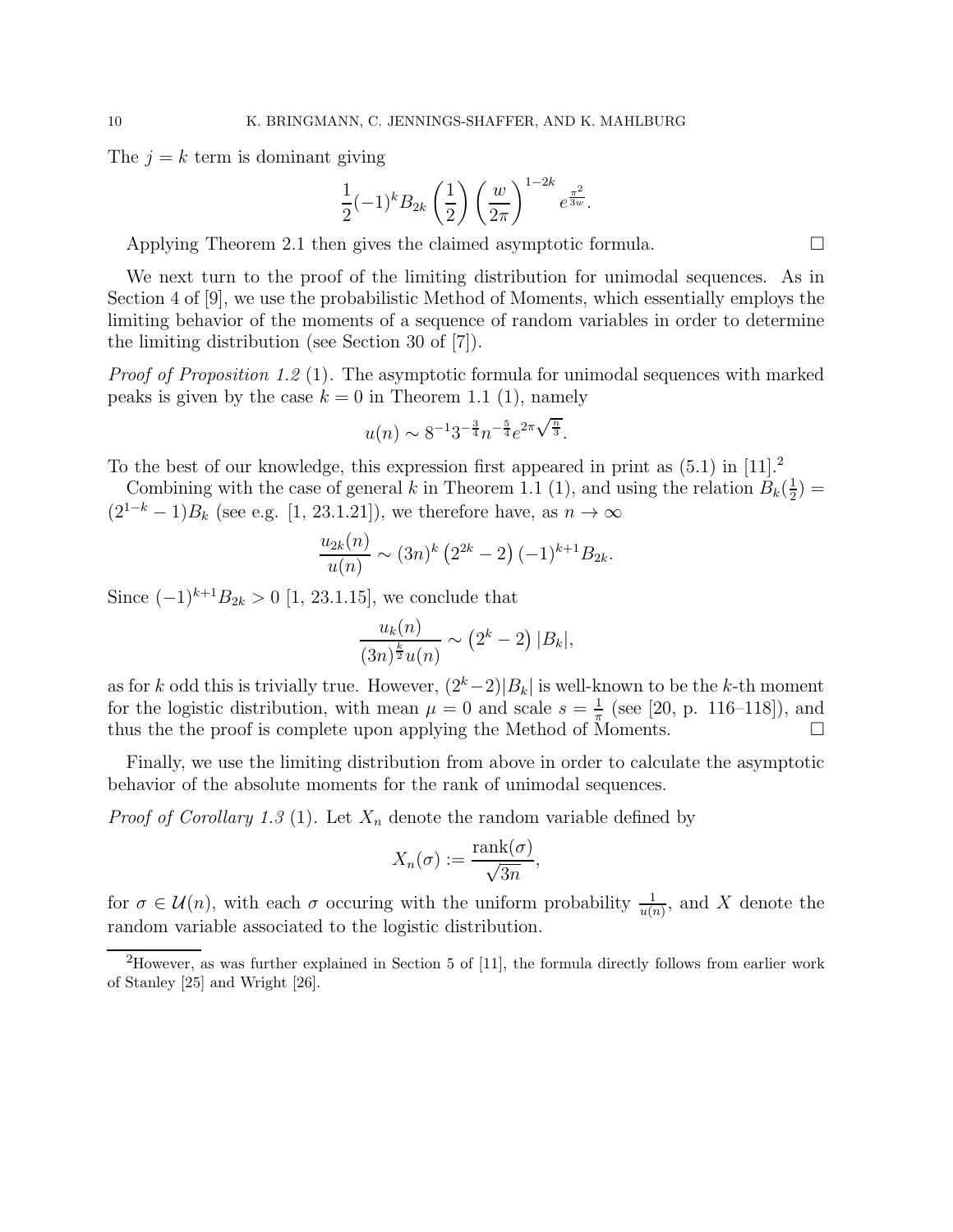The Method of Moments implies that  $X_n$  converges in distribution to X. By the Continuous Mapping Theorem,  $|X_n|$  converges in distribution to  $|X|$ . By the corollary to Theorem 25.12 of [7], if  $\sup_{n\in\mathbb{N}} E[|X_n|^{r+\varepsilon}] < \infty$  for some  $\varepsilon > 0$ , then  $E[|X_n|^r] \to E[|X|^r]$ .

For fixed r we take  $\varepsilon = 1$  if r is odd and  $\varepsilon = 2$  if r is even. By doing so we have

$$
\sup_{n \in \mathbb{N}} E\left[ |X_n|^{r+\varepsilon} \right] = \sup_{n \in \mathbb{N}} E\left[ X_n^{r+\varepsilon} \right],
$$

which is finite since

$$
\lim_{n \to \infty} E\left[X_n^{r+\varepsilon}\right] = \lim_{n \to \infty} \frac{u_{r+\varepsilon}(n)}{(3n)^{\frac{r+\varepsilon}{2}} u(n)} = \left(2^{r+\varepsilon} - 2\right) |B_{r+\varepsilon}|.
$$

Thus, with  $\zeta$  denoting the Riemann zeta function,

$$
\lim_{n \to \infty} \frac{u_k^+(n)}{(3n)^{\frac{k}{2}} u(n)} = E\left[|X|^k\right] = 2\Gamma(k+1)\pi^{-k} \left(1 - 2^{1-k}\right)\zeta(k),
$$

where the formula for the absolute moments of the logistic distribution was given in [20, equation  $(23.11)$ .

## 4. ASYMPTOTICS FOR  $u(m, n)$

In [9], the authors conjectured the strict log-concavity of the rank of strongly unimodal sequences and verified the conjecture in a limiting sense. The same phenomenon appears to occur for  $u(m, n)$ .

Conjecture 4.1. For  $n \geq 37$  and  $|m| \leq n-23$ , we have  $u(m, n)^2 > u(m-1, n)u(m+1, n).$ 

To see that the conjecture is reasonable, we now show that it holds for  $n$  sufficiently large (depending on  $m$ ).

**Lemma 4.2.** For  $n \to \infty$ , Conjecture 4.1 is true.

Proof. Recall that Corollary 6.4 of [10] states that

$$
u(m,n) = \frac{\pi^2}{2}X_3(n) + \frac{\pi^3}{3}X_4(n) + \frac{\pi^4}{72} (59 - 36m^2) X_5(n) + O_m\left(n^{-3}e^{2\pi\sqrt{\frac{n}{3}}}\right),
$$

where, with  $I_{\kappa}(x)$  the *I*-Bessel function of order  $\kappa$ ,

$$
X_j(n) := \left(2\sqrt{3n}\right)^{-j} I_{-j} \left(2\pi \sqrt{\frac{n}{3}}\right).
$$

Using that  $I_{-j}(x) = (2\pi x)^{-\frac{1}{2}} e^x (1 + O(x^{-1}))$  as  $x \to \infty$ , we obtain that

$$
u(m,n)^{2} - u(m-1,n)u(m+1,n) = \frac{\pi^{6}}{2}X_{3}(n)X_{5}(n) + O_{m}\left(n^{-\frac{19}{4}}e^{4\pi\sqrt{\frac{n}{3}}}\right).
$$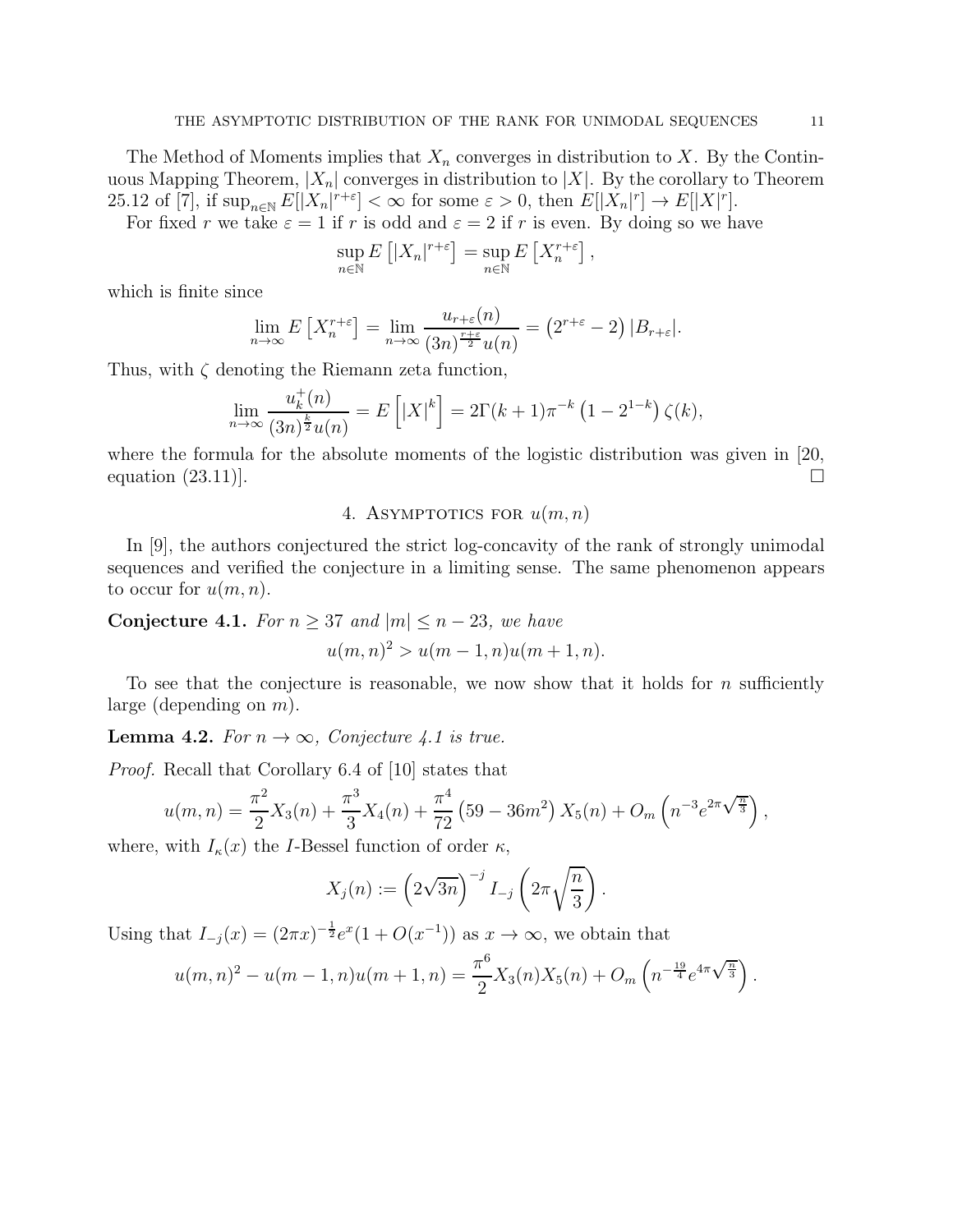This gives the claim.

We note that similar statements appear to hold for both the rank and crank of ordinary partitions, which we record here for posterity.

Conjecture 4.3. The following inequalities hold:

$$
N(m, n)^{2} > N(m - 1, n)N(m + 1, n)
$$
 for  $n \ge 123$  and  $|m| \le n - 72$ ,  
\n
$$
M(m, n)^{2} > M(m - 1, n)M(m + 1, n)
$$
 for  $n \ge 125$  and  $|m| \le n - 71$ .

There are related results for the partition function  $p(n)$ , which is known to be log-concave for  $n > 25$ ; this was originally proven by Nicolas [23] (also see [13]). The proof relies on certain analytic properties of the asymptotic growth of  $p(n)$ , and the recent work of Griffin-Ono-Rolen-Zagier [18] on the hyperbolicity of polynomials associated to real sequences shows that a more general phenomenon holds for a wide class of sequences. Unfortunately, these analytic techniques do not seem to directly apply to the statistics in Conjectures 4.1 and 4.3.

#### 5. Durfee Unimodal Sequences

In this section we consider Durfee unimodal sequences, which turn out to have many similarities to unrestricted unimodal sequences. We begin by proving the asymptotic formulas for the moments of the Durfee unimodal rank.

*Proof of Theorem 1.1* (2). As with  $u_{2k}(m)$ , we see that  $v_{2k}(n) \le v_{2k}(n+1)$ , by adding one to the peak. We therefore again look to apply Theorem 2.1, by determining the asymptotic main term of  $\mathbb{V}_{2k}(e^{-w})$  as  $w \to 0$  with  $|\operatorname{Arg}(w)| \leq \theta < \frac{\pi}{2}$ .

For this, we use the following identity from Proposition 3.1 of [22], for  $V(\zeta;q)$ :

$$
V(\zeta;q) = C(\zeta;q) G_2(\zeta;q) + H_2(\zeta;q),
$$

where

$$
G_2(\zeta;q) := \frac{1}{(q)_{\infty}} \sum_{n \ge 0} \zeta^{3n+1} q^{3n^2+2n} \left(1 - \zeta q^{2n+1}\right), \qquad H_2(\zeta;q) := (1-\zeta) \sum_{n \ge 0} \zeta^n q^{n^2+n}.
$$

Since  $\mathbb{V}_{2k}(q) = [\partial_z^{2k}(V(\zeta; q))]_{z=0}$ , we compute

$$
\left[\partial_z^{\ell}(G_2(\zeta;q))\right]_{z=0} = \frac{1}{(q)_{\infty}} \sum_{n\geq 0} \left((3n+1)^{\ell} - (3n+2)^{\ell} q^{2n+1}\right) q^{3n^2+2n},
$$

$$
\left[\partial_z^{\ell}(H_2(\zeta;q))\right]_{z=0} = \sum_{n\geq 0} \left(n^{\ell} - (n+1)^{\ell}\right) q^{n^2+n}.
$$

Thus

$$
\mathbb{V}_{2k}(q) = \left[\partial_z^{2k} \left(C(\zeta; q) G_2(\zeta; q) + H_2(\zeta; q)\right)\right]_{z=0}
$$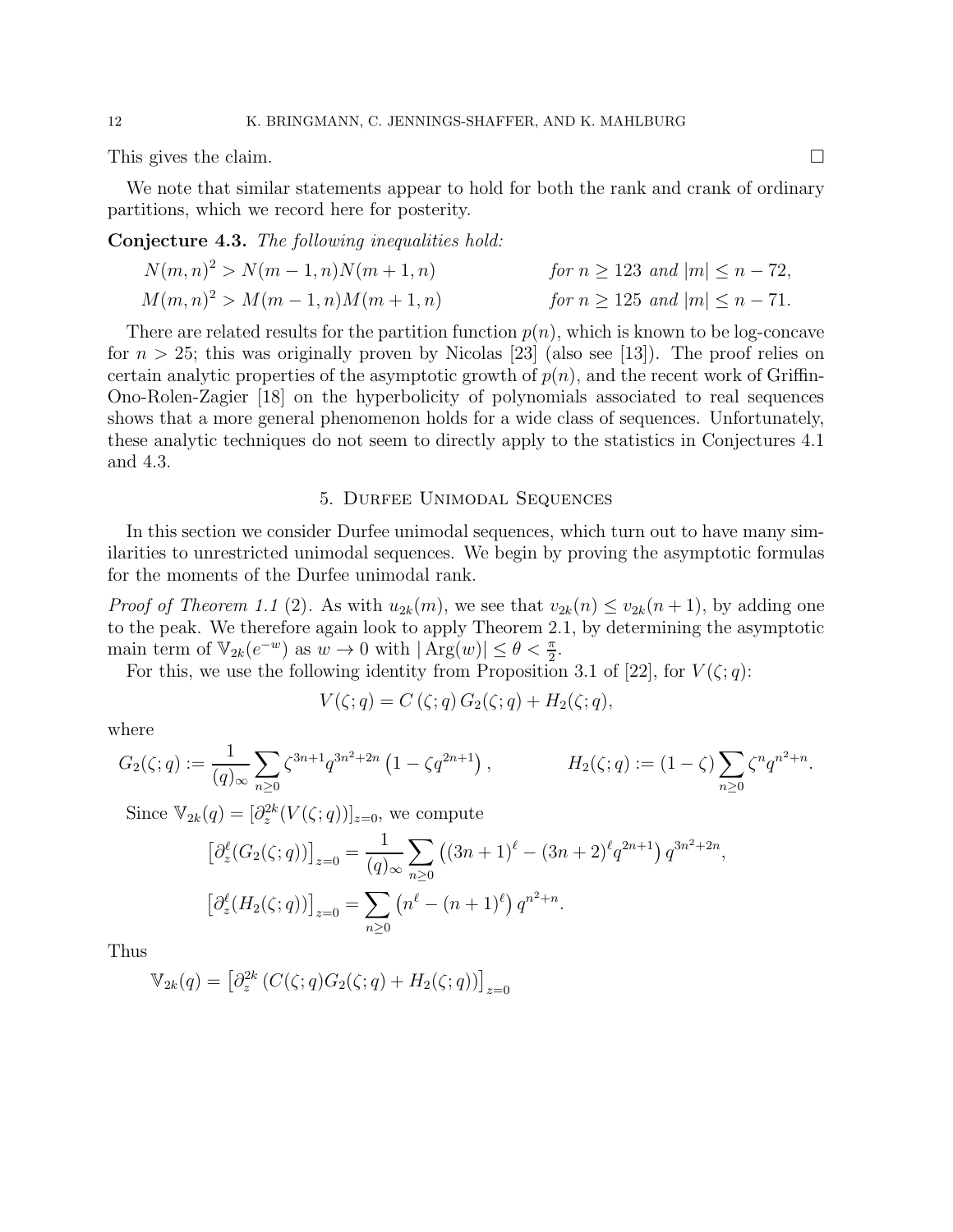$$
= \frac{1}{(q)_{\infty}} \sum_{j=0}^{k} {2k \choose 2j} C_{2j}(q) \sum_{n \ge 0} ((3n+1)^{2(k-j)} - (3n+2)^{2(k-j)} q^{2n+1}) q^{3n^2+2n} + \sum_{n \ge 0} (n^{2k} - (n+1)^{2k}) q^{n^2+n},
$$
(5.1)

where we again use that the odd moments of the crank generating function are zero.

We now determine the asymptotics of the individual components. Proposition 2.2 implies that the second term is  $O(w^{-\frac{\ell}{2}})$  for some  $\ell \in \mathbb{Z}$  as  $w \to 0$ . For the first term we first determine, using Proposition 2.2 the asymptotic behavior of

$$
\sum_{n\geq 0} \left( f_{\ell} \left( \sqrt{w} \left( n + \frac{1}{3} \right) \right) - f_{\ell} \left( \sqrt{w} \left( n + \frac{2}{3} \right) \right) \right) \sim -\frac{2B_{2\ell+1} \left( \frac{1}{3} \right)}{2\ell+1} w^{\ell},
$$

where  $f_{\ell}(w) := w^{2\ell} e^{-3w^2}$ . Combining this with (2.1) and (3.3) gives that the first summand in (5.1) is asymptotically equal to

$$
-2e^{\frac{\pi^2}{3w}}\sum_{j=0}^k \binom{2k}{2j}(-1)^jB_{2j}\left(\frac{1}{2}\right)3^{2(k-j)}\frac{B_{2(k-j)+1}\left(\frac{1}{3}\right)}{2(k-j)+1}\left(\frac{w}{2\pi}\right)^{1-2j}.
$$

The  $j = k$  term is dominant giving

$$
\frac{1}{3}(-1)^{k}B_{2k}\left(\frac{1}{2}\right)\left(\frac{w}{2\pi}\right)^{1-2k}e^{\frac{\pi^{2}}{3w}}.
$$

Applying Theorem 2.1 we then obtain the claim.

We conclude our discussion of Durfee unimodal sequences by noting that the proofs of Proposition 1.2 (2) and Corollary 1.3 (2) are essentially identical to the corresponding proofs for unimodal sequences from Section 3.

### 6. Semi-Strict Unimodal Sequences

In this section, we investigate semi-strict unimodal sequences. We begin by proving Theorem 1.1 (3).

*Proof of Theorem 1.1* (3). Since the corresponding rank is monotone in n, i.e.,  $dm(m, n) \le$  $dm(m, n + 1)$  (again by adding one to the peak), we can again apply Theorem 2.1 to determine the asymptotics of the moments.

For this, we need to determine

$$
\lim_{w\to 0}\mathbb{D}_k\left(e^{-w}\right).
$$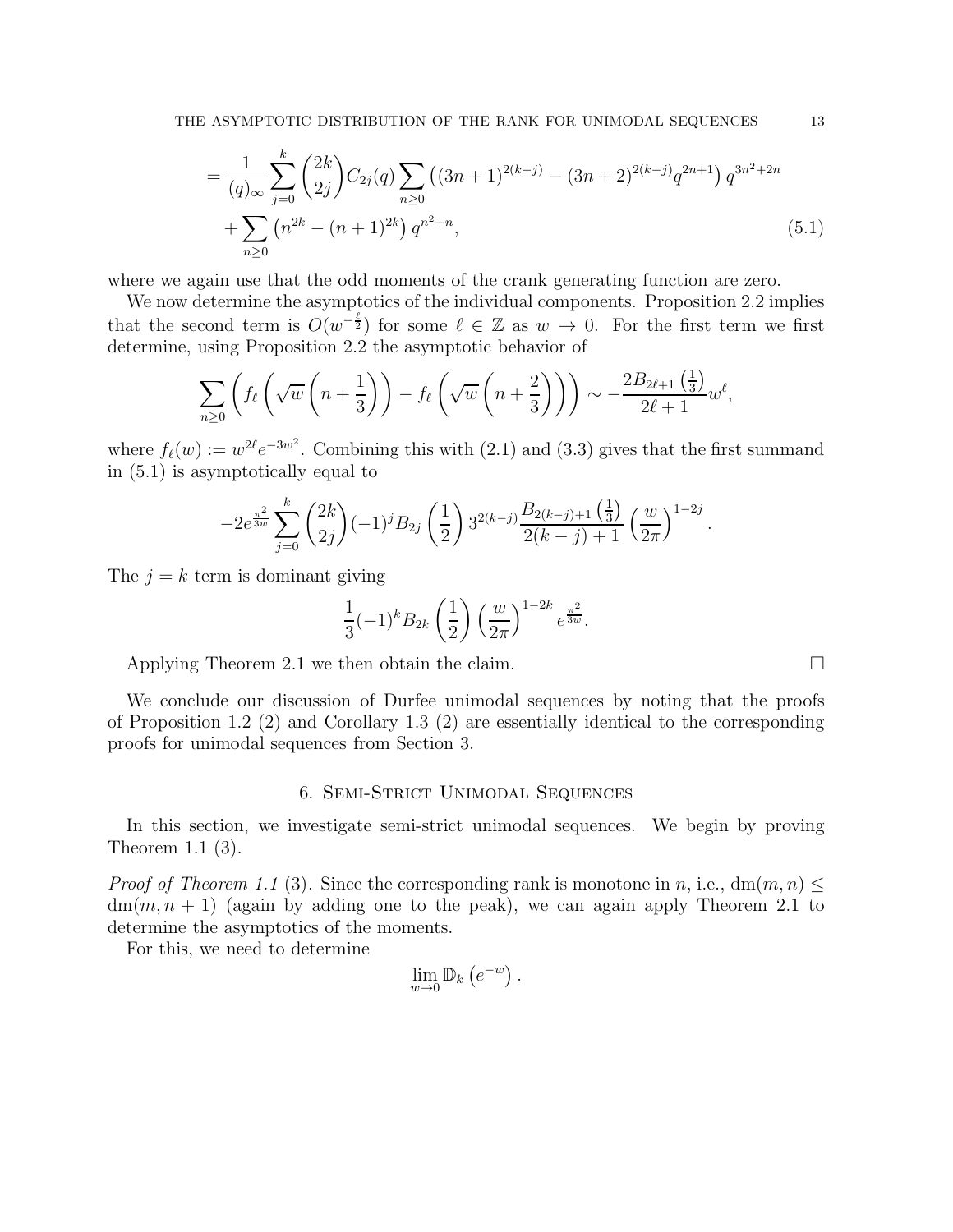Letting  $x = q$ ,  $\beta = -\zeta^{-1}q$ , and  $\gamma = \zeta q$  in [5, equation (4.1)] yields

$$
D(\zeta;q) = D^*(\zeta;q) + \frac{q(1-\zeta^{-1})}{1+\zeta^{-2}q},
$$

where

$$
D^*(\zeta;q) := \frac{q\left(-\zeta^{-1}q\right)_{\infty}}{\zeta\left(1+\zeta^{-2}q\right)(\zeta q)_{\infty}}.
$$

For  $k = 0$ , we obtain, using  $(2.1)$ ,

$$
\mathbb{D}_0\left(e^{-w}\right) = \frac{1}{4} \sqrt{\frac{w}{\pi}} e^{\frac{\pi^2}{4w}}.
$$

We next turn to higher k. We compute the logarithmic derivative of  $D^*$  as

$$
\frac{\partial_z \left( D^*(\zeta;q) \right)}{D^*(\zeta;q)} = -1 + \frac{2\zeta^{-2}q}{1 + \zeta^{-2}q} - \sum_{n \ge 1} \frac{\zeta^{-1}q^n}{1 + \zeta^{-1}q^n} + \sum_{n \ge 1} \frac{\zeta q^n}{1 - \zeta q^n} =: L(\zeta;q). \tag{6.1}
$$

We first consider the third term and set

$$
L_1(\zeta;q) := \sum_{n\geq 1} \frac{\zeta^{-1}q^n}{1+\zeta^{-1}q^n} = -\sum_{n_1,n_2\geq 1} \left(-\zeta^{-1}q^{n_1}\right)^{n_2},
$$

which is valid for  $|q| < |\zeta|$  (in fact, we set  $\zeta$  to be 1 below). In order to calculate the moments, we need the following derivatives for  $\ell \in \mathbb{N}_0$ :

$$
L_{1,\ell}(q) := \left[\partial_z^{\ell} \left(L_1(\zeta;q)\right)\right]_{z=0} = (-1)^{\ell+1} \sum_{n_1,n_2 \geq 1} n_2^{\ell} (-1)^{n_2} q^{n_1 n_2} = (-1)^{\ell+1} \sum_{n_2 \geq 1} \frac{n_2^{\ell} (-1)^{n_2} q^{n_2}}{1-q^{n_2}}.
$$

We next determine the asymptotic behavior of  $L_{1,\ell}(e^{-w})$  as  $w \to 0$  with  $|\operatorname{Arg}(w)| \leq \theta <$ π  $\frac{\pi}{2}$ . The case  $\ell = 0$  is combined below with the fourth term. For  $\ell \geq 1$  we write

$$
L_{1,\ell}(e^{-w}) = (-1)^{\ell} w^{-\ell} \sum_{n \geq 0} (-1)^n f_{\ell}(w(n+1)),
$$

where

$$
f_{\ell}(w) := \frac{w^{\ell}e^{-w}}{1 - e^{-w}}.
$$

Since  $\ell \geq 1$ ,  $f_{\ell}(w)$  does not have a pole at  $w = 0$  and we may apply Corollary 2.3 to obtain

$$
\sum_{n\geq 0} (-1)^n f_\ell(w(n+1)) = \frac{1}{2} \sum_{n=0}^{N-1} \frac{E_n(1) f_\ell^{(n)}(0)}{n!} w^n + O(w^N).
$$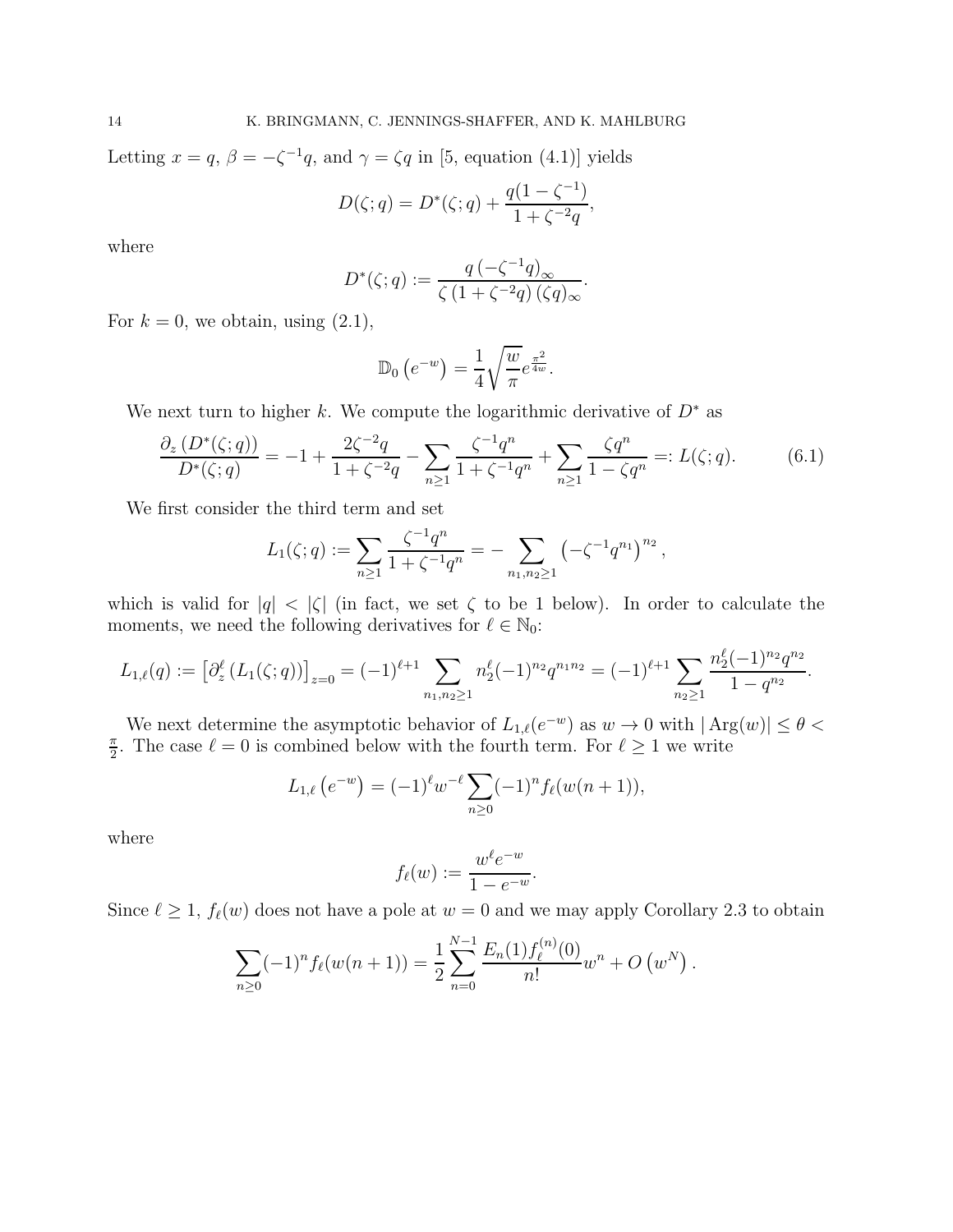Now  $f^{(n)}(0) = 0$  for  $n < \ell - 1$ . Thus

$$
\sum_{n\geq 0} (-1)^n f_\ell(w(n+1)) \ll w^{\ell-1},
$$

which implies that

$$
L_{1,\ell}\left(e^{-w}\right)\ll \frac{1}{w}.
$$

We next consider the fourth term in (6.1), which we denote by

$$
L_2(\zeta;q) := \sum_{n\geq 1} \frac{\zeta q^n}{1 - \zeta q^n}.
$$

Proceeding as for  $L_1$  we have for  $\ell \in \mathbb{N}_0$ 

$$
L_{2,\ell}(q) := \left[\partial_z^{\ell} (L_2(\zeta; q))\right]_{z=0} = \sum_{n \geq 1} \frac{n^{\ell} q^n}{1 - q^n}.
$$

For  $\ell \geq 1$ , we have by [27, equation (6.80)], after correcting minor typos, that

$$
L_{2,\ell}(e^{-w}) \sim \frac{\ell! \zeta(\ell+1)}{w^{\ell+1}}.\tag{6.2}
$$

We now consider the  $\ell = 0$  cases of  $L_{1;\ell}$  and  $L_{2,\ell}$ . For this, we note that

$$
L(1;q) = -1 + \frac{2q}{1+q} - \sum_{n\geq 1} \frac{q^n}{1+q^n} + \sum_{n\geq 1} \frac{q^n}{1-q^n} = -1 + \frac{2q}{1+q} + 2 \sum_{n\geq 1} \frac{q^{2n}}{1-q^{2n}}.
$$

To determine the asymptotic behavior of  $L(1; q)$ , we write

$$
\sum_{n\geq 1} \frac{q^{2n}}{1-q^{2n}} = \sum_{n\geq 0} f(w(n+1)),
$$

where

$$
f(w) := \frac{e^{-2w}}{1 - e^{-2w}} = \frac{1}{2w} - \frac{1}{2} + O(w).
$$

By Proposition 2.4, we have

$$
L(1; e^{-w}) \sim -\frac{\text{Log}(w)}{w}.\tag{6.3}
$$

Recalling (6.1), we have that for  $k \in \mathbb{N}$ ,

$$
\partial_z^k (D^*(\zeta;q)) = \sum_{j=0}^{k-1} {k-1 \choose j} \partial_z^j (D^*(\zeta;q)) \partial_z^{k-1-j} (L(\zeta;q)).
$$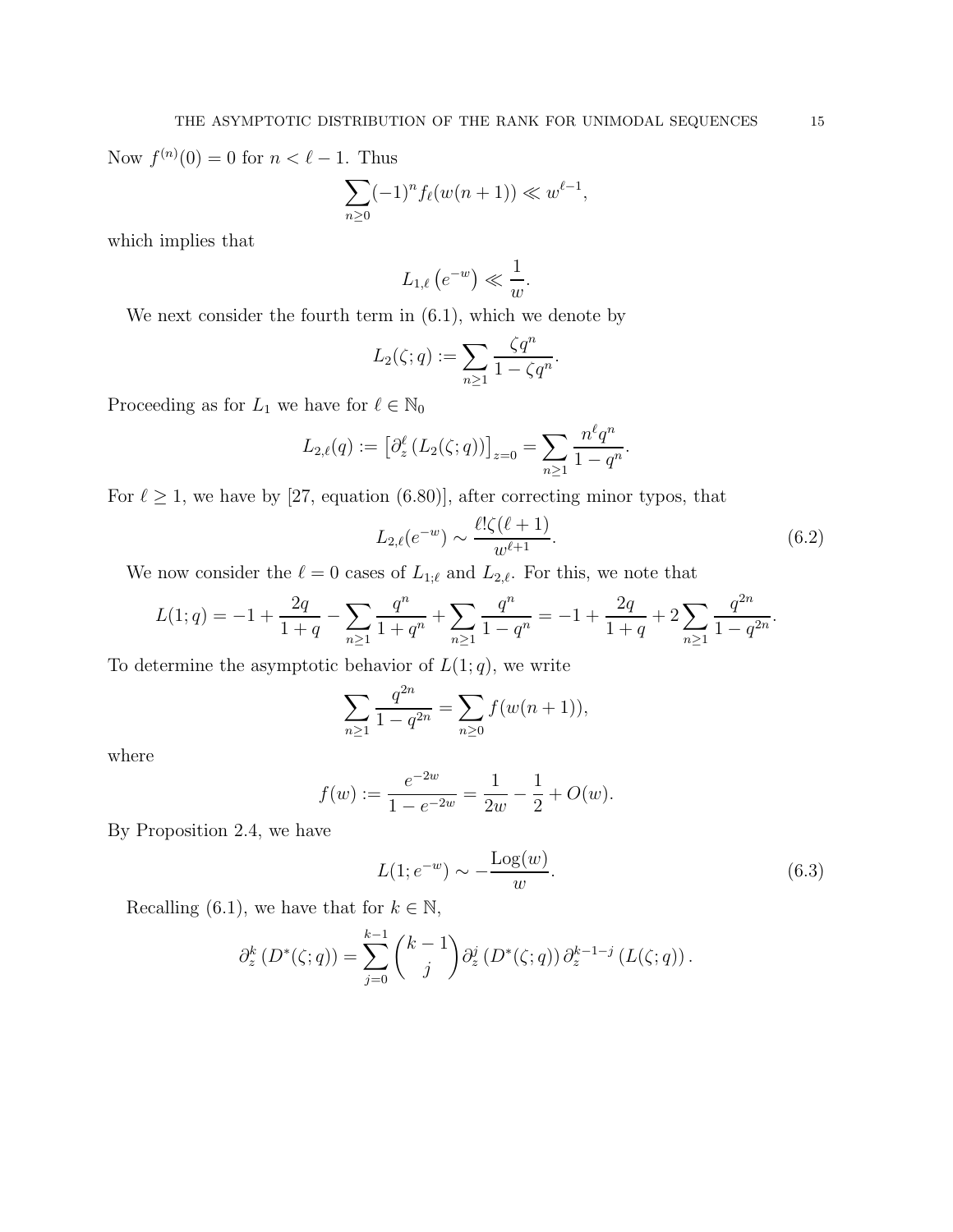By induction, this implies that

$$
\partial_z^k(D^*(\zeta;q)) = D^*(\zeta;q) \sum_{\ell_1+2\ell_2+\cdots+k\ell_k=k} a(\ell_1,\ell_2,\ldots,\ell_k) \prod_{n=0}^{k-1} (\partial_z^n(L(\zeta;q)))^{\ell_{n+1}},
$$

where  $\ell_h \in \mathbb{N}_0$  and the  $a(\ell_1, \ell_2, \ldots, \ell_k)$  are constants. Now for a given sequence of nonnegative integers with  $\ell_1 + 2\ell_2 + \cdots + k\ell_k = k$ , we have, using (6.3) and (6.2)

$$
\left[\prod_{n=0}^{k-1} (\partial_z^n (L(\zeta; e^{-w})))^{\ell_{n+1}}\right]_{z=0} \sim \left(\frac{\text{Log}(\frac{1}{w})}{w}\right)^{\ell_1} \prod_{n=1}^{k-1} \left(\frac{n! \zeta(n+1)}{w^{n+1}}\right)^{\ell_{n+1}}
$$

$$
= \text{Log} \left(\frac{1}{w}\right)^{\ell_1} w^{-k} \prod_{n=1}^{k-1} (n! \zeta(n+1))^{\ell_{n+1}}
$$

.

Since this is largest for  $\ell_1 = k$ , and clearly  $a(k, 0, \ldots, 0) = 1$ , we have, using (2.1)

$$
\mathbb{D}_k(e^{-w}) \sim \left[\partial_z^k \left(D^*(\zeta; e^{-w})\right)\right]_{z=0} \sim D^*(1; e^{-w}) \log\left(\frac{1}{w}\right)^k w^{-k} \sim \frac{1}{4\sqrt{\pi}} \log\left(\frac{1}{w}\right)^k w^{\frac{1}{2}-k} e^{\frac{\pi^2}{4w}}.
$$

Applying Theorem 2.1 then yields the claim.

*Proof of Proposition 1.2 (3) and Corollary 1.3 (3).* Plugging in  $k = 0$  to Theorem 1.1 (3), we find that

$$
\mathrm{dm}(n) \sim \frac{1}{16n} e^{\pi\sqrt{n}}.
$$

Note that this formula also appeared as Theorem 1.3 of [11]. We therefore have

$$
\frac{\mathrm{dm}_k(n)}{\mathrm{dm}(n)} \sim \frac{\log(n)^k n^{\frac{k}{2}}}{\pi^k},
$$

and thus the normalized ratio of moments is

$$
\frac{\mathrm{dm}_k(n)}{\left(\frac{\sqrt{n}\log(n)}{\pi}\right)^k \mathrm{dm}(n)} \sim 1.
$$

However, the only distribution whose moments are identically 1 comes from the point mass probability function that satisfies  $p(x = 1) = 1$ , with  $p(x = a) = 0$  for all  $a \neq 1$ .

This immediately implies both the proposition and corollary statements (for the latter, simply note that there is no difference between the absolute moments and the moments for the point mass distribution).  $\Box$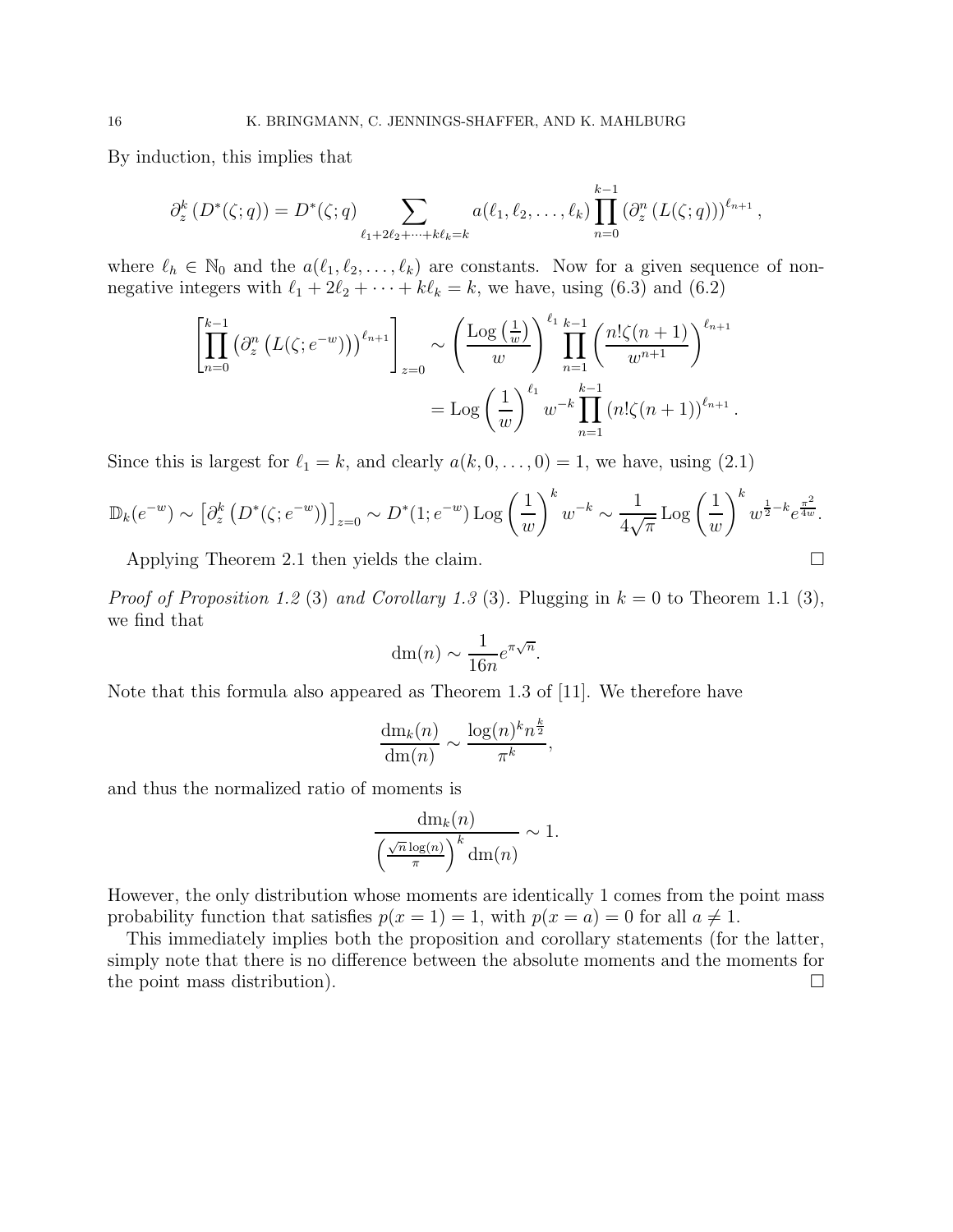#### **REFERENCES**

- [1] M. Abramowitz and I. Stegun, Handbook of mathematical functions with formulas, graphs, and mathematical tables, National Bureau of Standards Applied Mathematics Series, 55, Washington, D.C., 1964.
- [2] G. Andrews, Ramanujan's "lost" notebook. IV. Stacks and alternating parity in partitions, Adv. in Math. **53** (1984), no. 1, 55–74.
- [3] G. Andrews, Concave and convex compositions, Ramanujan J. 31 (2013), 67–82.
- [4] G. Andrews and F. Garvan, Dyson's crank of a partition, Bull. Amer. Math. Soc. 18 (1988), 167-171.
- [5] G. Andrews, M. Subbarao, and M. Vidyasagar, A family of combinatorial identities, Canad. Math. Bull. 15 (1972), 11–18.
- [6] T. Apostol, Modular Functions and Dirichlet Series in Number Theory Series: Grad. Texts Math. 41, 2nd ed., 1990.
- [7] P. Billingsley, Probability and measure. Third edition. Wiley Series in Probability and Mathematical Statistics. John Wiley & Sons, Inc., New York, 1995.
- [8] K. Bringmann, C. Jennings-Shaffer, and K. Mahlburg, On a Tauberian Theorem of Ingham and Euler-Maclaurin summation, preprint. arXiv:1910.03036
- [9] K. Bringmann, C. Jennings-Shaffer, K. Mahlburg, and R. Rhoades Peak positions of strongly unimodal sequences, Trans. Amer. Math. Soc., accepted for publication.
- [10] K. Bringmann and B. Kim, On the asymptotic behavior of unimodal rank generating functions, Journal of Mathematical Analysis and Applications 435 (2016), 627–645.
- [11] K. Bringmann and K. Mahlburg, Asymptotic formulas for stacks and unimodal sequences, J. Combin. Theory Ser. A 126 (2014), 194–215.
- [12] K. Bringmann, K. Mahlburg, and R. Rhoades, Taylor coefficients of Mock-Jacobi forms and moments of partition statistics, Math. Proc. Cambridge Phil. Soc. 157 (2014), 231–251.
- [13] S. DeSalvo and I. Pak, *Log-concavity of the partition function*, Ramanujan J. 38 (2015), 61–73.
- [14] P. Diaconis, S. Janson, and R. Rhoades, Note on a partition limit theorem for rank and crank, Bull. Lond. Math. Soc. 45 (2013), 551–553.
- [15] F. Dyson, Some guesses in the theory of partitions, Eureka (Cambridge) 8 (1944), 10–15.
- [16] P. Erdös and J. Lehner, The distribution of the number of summands in the partitions of a positive integer, Duke Math. J. 8 (1941), 335–345.
- [17] F. Garvan, New combinatorial interpretations of Ramanujan's partition congruences mod 5, 7 and 11, Trans. Amer. Math. Soc. 305 (1988), 47–77.
- [18] M. Griffin, K. Ono, L. Rolen, and D. Zagier, Jensen polynomials for the Riemann zeta function and other sequences, Proceedings of the National Academy of Sciences 116 (2019), 11103–11110
- [19] A. Ingham, A Tauberian theorem for partitions, Ann. of Math. 42 (1941), 1075–1090.
- [20] N. Johnson, S. Kotz, and N. Balakrishnan, Continuous univariate distributions. Vol. 2. Second edition. Wiley Series in Probability and Mathematical Statistics: Applied Probability and Statistics. John Wiley and Sons, Inc., New York, 1995.
- [21] B. Kim and J. Lovejoy, The rank of a unimodal sequence and a partial theta identity of Ramanujan, Int. J. Number Theory 10 (2014), 1081–1098.
- [22] B. Kim and J. Lovejoy, Ramanujan-type partial theta identities and rank differences for special unimodal sequences, Ann. Comb. 19 (2015), 705–733.
- $[23]$  J. Nicolas, Sur les entiers pour lesquels il y a beaucoup de groupes abéliens d'order N, Ann. Inst. Fourier 28 (1978), 1–16.